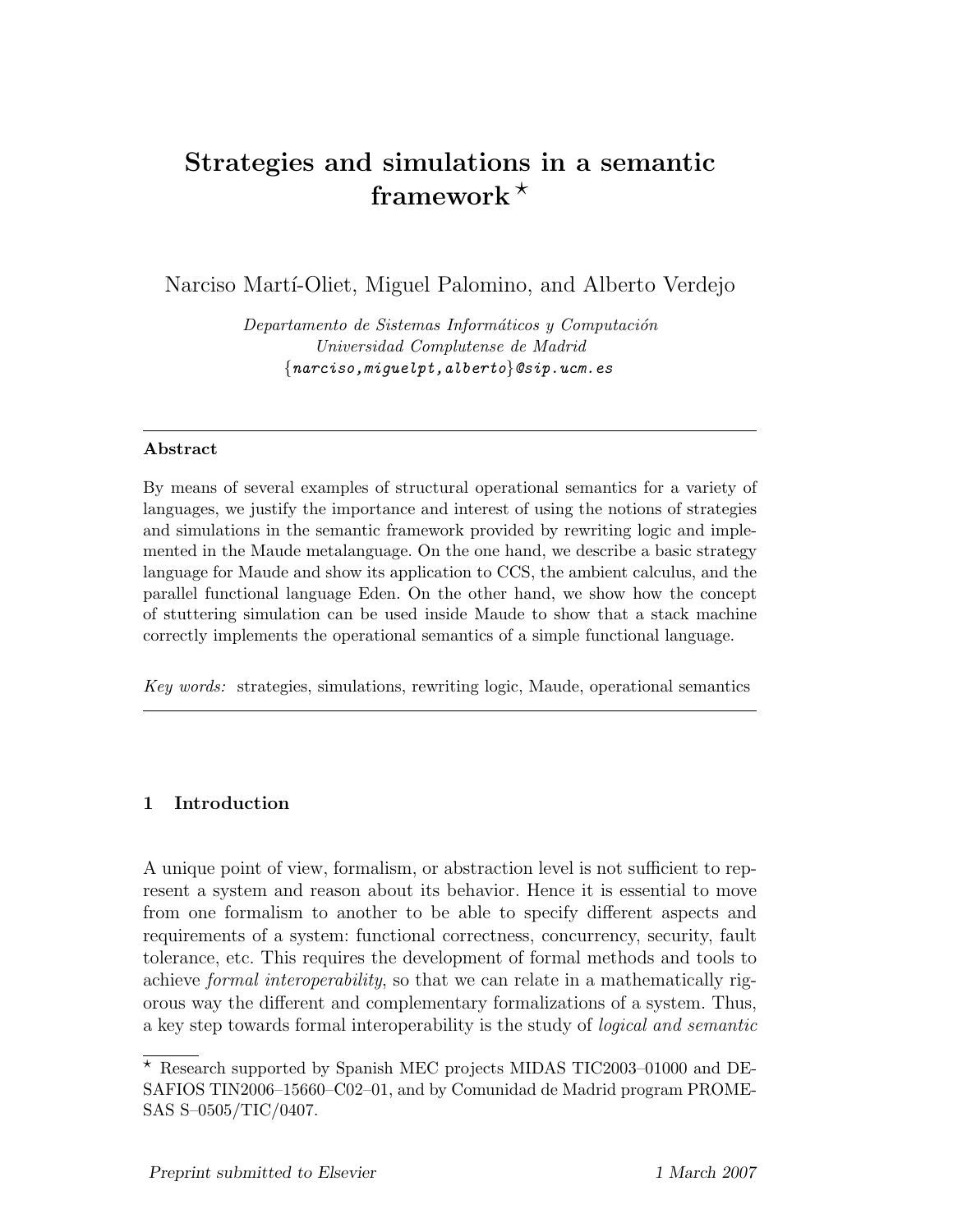frameworks where we can define, execute, and interoperate different logics, languages, and formalisms.

One such framework is rewriting logic [25], which provides a semantic framework where we can express different languages and models of computation. The initial work in this area is [22], which studies the representation of different *operational semantics* in rewriting  $logic$ .<sup>1</sup> Later, we extended the notion of semantic framework to executable semantic framework [34,37], obtaining representations for several operational semantics that can be executed in the declarative language *Maude* [6,7], based on rewriting logic; thus, Maude becomes a metalanguage to specify different kinds of languages.

In this paper we review how to use Maude to specify operational semantics. We will see that the need to add mechanisms that allow for more control of the execution becomes readily apparent and describe a basic strategy language we have proposed for Maude [24,9], which will be made available in the next version of the system; several examples of operational semantics where strategies play an essential role are presented, including CCS [29], the ambient calculus [4], and the parallel functional language Eden [20]. This is an updated presentation of work that previously has been described only in conference papers.

Using two different operational semantics for the same functional language, we also motivate the need to relate semantics that work at different levels of abstraction. The notion of simulation is appropriate for this, but we notice that the mismatch in atomicity requires the additional flexibility provided by the notion of stuttering simulation, that we also introduced in the context of rewriting logic in previous conference papers [23,10]. Here we use this concept to show that a stack machine correctly implements the operational semantics of a functional language. The motivation and application of the simulation notions to proving properties of operational semantics is a new contribution of this paper, which also appears in [30] (in Spanish).

These two strands of work, on strategies and simulations, are relatively independent of each other, but we treat them together here because both of them take place in the context of the rewriting logic framework and because we want to emphasize their common application to the specification of operational semantics in such framework.

 $1$  Of course, this work did not take place in isolation and it was influenced both by previous work on algebraic semantics in OBJ (including, among others, [12,17,13]), and by contemporaneous work by other researchers on similar ideas (such as, for example, [26,18,19]).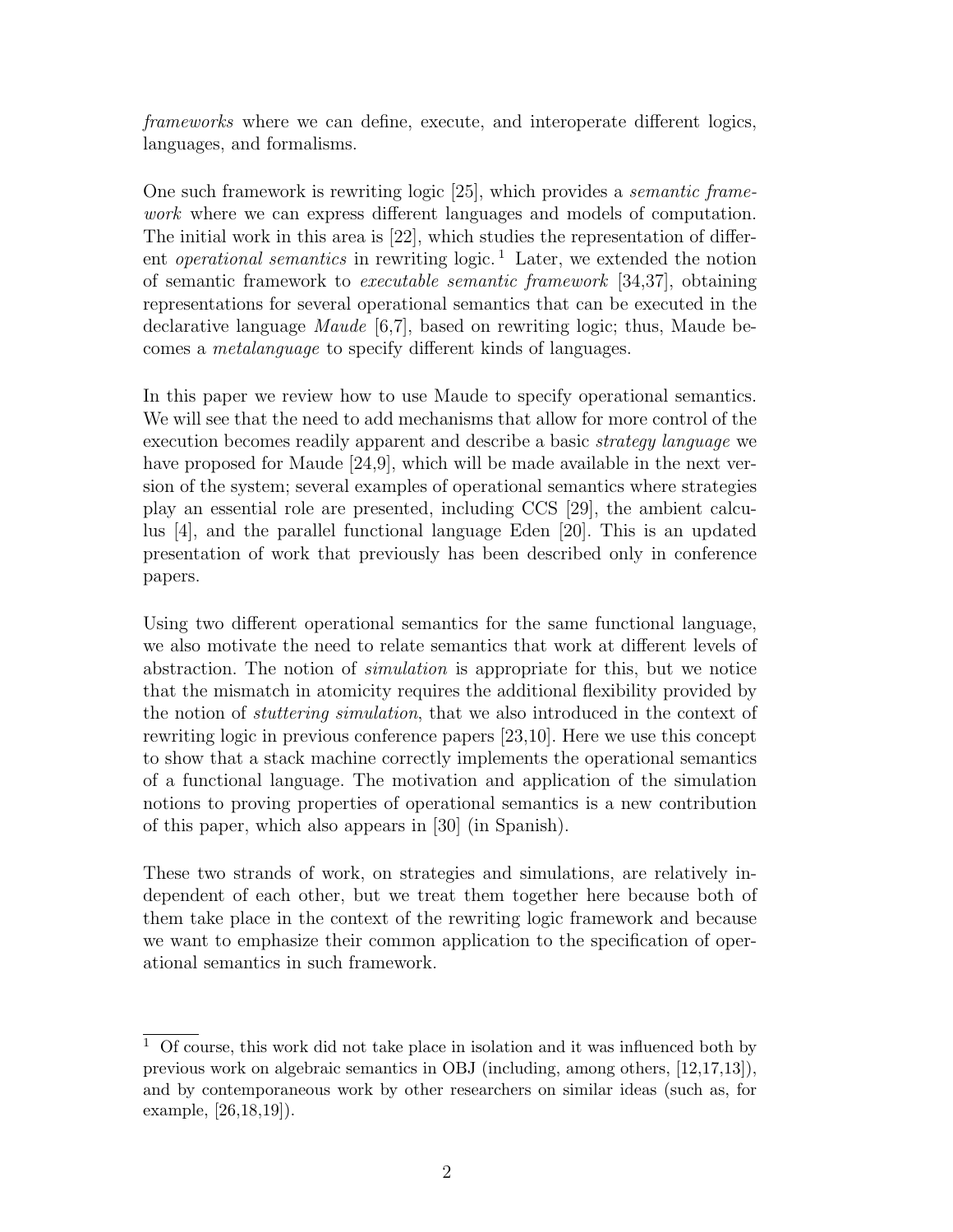# 2 Ingredients of rewriting logic

A system is axiomatized in rewriting logic [25] by a rewrite theory  $\mathcal{R} =$  $(\Sigma, E, R)$ , where  $(\Sigma, E)$  is an equational theory describing its set of states (the static part) as the algebraic data type  $T_{\Sigma/E}$  associated to the initial algebra  $(\Sigma, E)$ . The system's *transitions* (the dynamic part) are axiomatized by the conditional rewrite rules R which are of the form  $l : t \longrightarrow t'$  if cond, with l a label, t and  $t'$   $\Sigma$ -terms, possibly with variables, and cond a condition involving equations and rewrites. Deduction in the logic corresponds to computation with those transitions. Under reasonable assumptions about  $E$  and  $R$ , rewrite theories are executable; in particular, Maude [6,7] offers support for multiple sorts, subsort relations, operator overloading, and much more. Elan [2,3] and CafeOBJ [11] are other rewriting logic implementations.

To illustrate both these ideas and Maude syntax consider the following example. We have some natural numbers written on a blackboard and we are allowed, at any given time, to replace any two of them by their arithmetic mean. In this case the static part corresponds to the representation of the blackboard and the numbers themselves. To represent the numbers we simply import the predefined module NAT, which contains a type Nat and operators 0,  $s, -+$ , and  $\text{-que}_-$  that represent zero, succesor, addition, and integer division, respectively. As for the blackboard, it can be represented as a (nonempty) multiset, or bag, of numbers.

```
mod BLACKBOARD is
  including NAT .
  sort Blackboard .
  subsort Nat < Blackboard .
 op __ : Blackboard Blackboard -> Blackboard [assoc comm] .
  vars M N : Nat .
 rl [play] : M N \implies (M + N) quo 2.
endm
```
The subsort declaration tells Maude that a single number constitutes a valid representation for the blackboard. Multiset union is represented with empty syntax  $\overline{z}$ ; note that this operator has two *attributes*, assoc and comm, so that terms of sort Blackboard are considered *modulo* associativity and commutativity (e.g.,  $s(0)$  0 and 0  $s(0)$  become indistinguishable). The system's dynamics is specified by a single rule; the word in brackets after the keyword rl is the rule's name and is optional. Note that it is enough to specify the behavior of the two numbers that are going to be erased, without considering the rest of the numbers in the blackboard.

Finally, since it will be used in later sections, let us extend this module with two operations for calculating the maximum and minimum of the numbers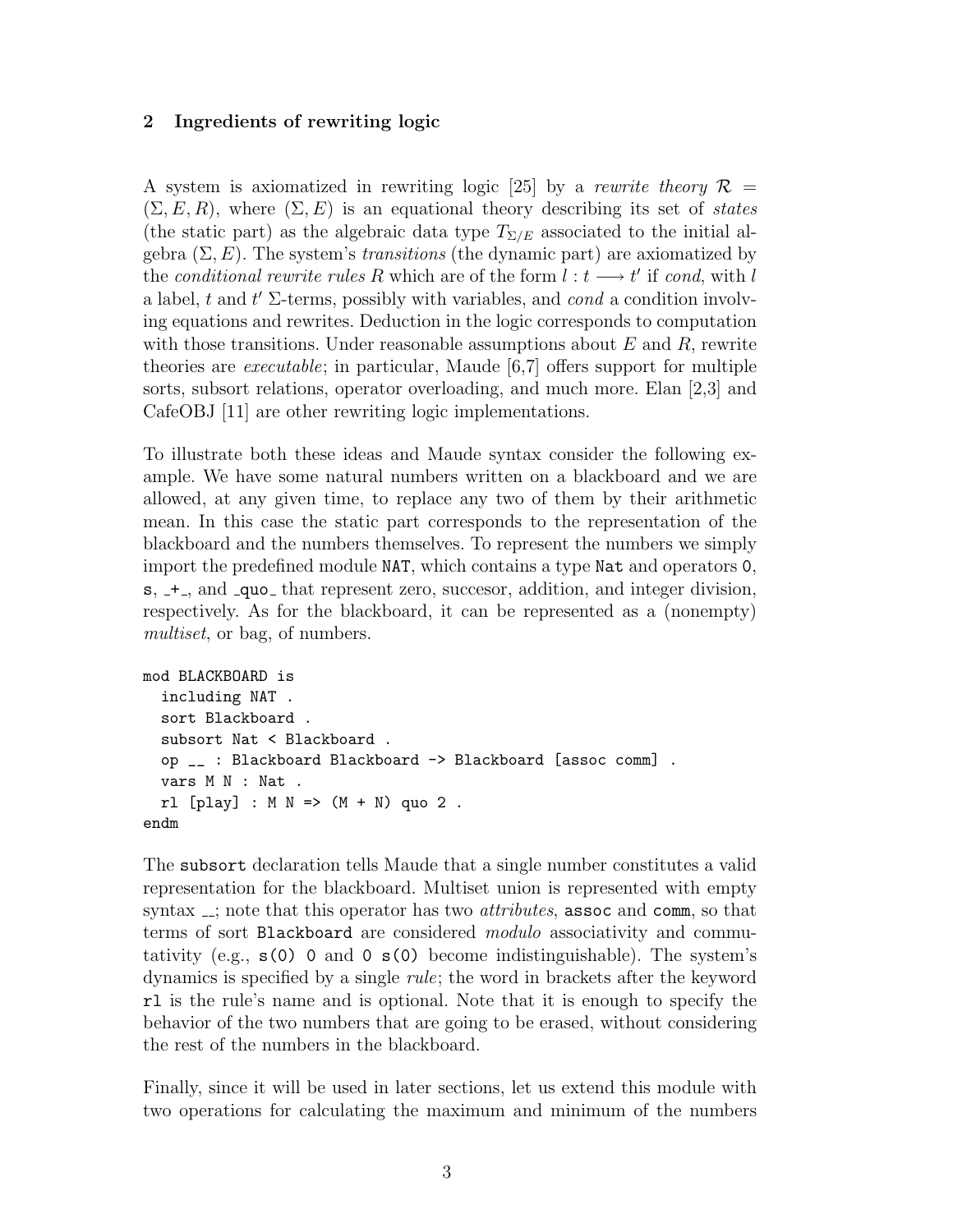on the blackboard, and one operation for removing a given number. All these operations are defined equationally by means of equations introduced by the keyword eq.

```
mod EXT-BLACKBOARD is
  including BLACKBOARD .
 ops max min : Blackboard -> Nat .
 op remove : Nat Blackboard -> Blackboard .
  vars M N : Nat .
  var B : Blackboard .
  eq max(N) = N.
  eq max(N M) = if (N > M) then N else M fi.
  eq max(N M B) = if (N > M) then max(N B) else max(M B) fi.
  *** similar equations for min
  eq remove(N, N B) = B.
  eq remove(N, B) = B [otherwise].
endm
```
### 3 Operational semantics

Structural operational semantics for different languages are described by means of inference rules of the form

$$
\frac{P_1 \to Q_1 \quad \dots \quad P_n \to Q_n}{P_0 \to Q_0} \,,
$$

where  $P_i$  and  $Q_i$  represent states of the execution, and  $P_i \rightarrow Q_i$  represents transitions between such states [31]. Such an inference rule can be seen as a conditional rewrite rule of the form

$$
P_0 \longrightarrow Q_0 \quad \text{if} \quad P_1 \longrightarrow Q_1 \wedge \ldots \wedge P_n \longrightarrow Q_n \, ;
$$

in this way the operational semantics becomes a rewriting logic specification in Maude. The intuitive idea is that a given expression is rewritten until we obtain the value to which this expression is reduced according to the operational semantics. If this representation of the semantics is executable, then we automatically get an interpreter prototype for the language in question; this method is studied in detail and applied in [37,34].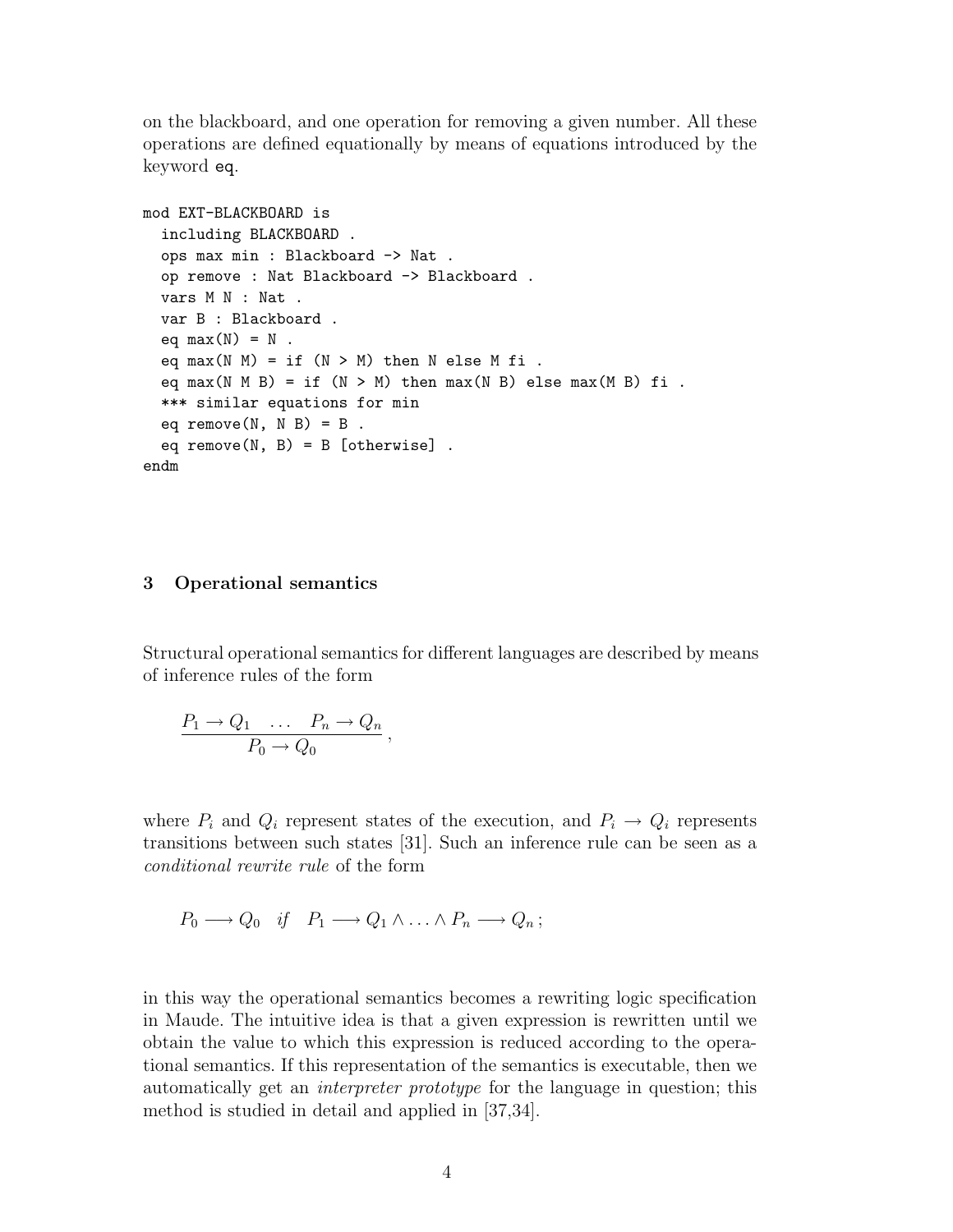### 3.1 A simple functional language: Fpl--

To illustrate these ideas let us consider a simple functional language called Fpl-- (which is Hennessy's Fpl language [14] without function declarations and application<sup>2</sup>) and show what its operational semantics looks like in Maude.

The grammar defining the language (operations, Boolean operations, expressions, and Boolean expressions) is:

$$
op ::= + | - | *
$$
  
\n
$$
bop ::= And | Or
$$
  
\n
$$
e ::= n | x | e' op e'' | If be Then e' Else e'' | let x = e' in e''
$$
  
\n
$$
be ::= bx | T | F | be' loop be'' | Not be' | Equal(e, e')
$$

where *n* is a number,  $x$  a numerical variable, and  $bx$  a Boolean variable.

A state in the operational semantics is a pair  $\langle \rho, e \rangle$ , where  $\rho$  is an environment assigning values to variables and e is an  $Fpl$ -- expression. A final state is a pair  $\langle \rho, v \rangle$ , where v is a value, i.e., either a number n or a Boolean constant T or F. The operational semantics in Figure 1 (where we have omitted similar rules defining the relation  $\rightarrow_B$  for the evaluation of Boolean expressions) then defines a step in the evaluation of an expression

$$
\langle \rho, e \rangle \rightarrow_A \langle \rho', e' \rangle.
$$

These steps are repeated until the final value of a given expression is obtained. <sup>3</sup>

The translation to Maude of these operational semantics rules (again, we omit the rules for Boolean expressions) is then straightforward:

```
rl [Var] : < rho, x > \Rightarrow < rho, rho(x) >.
rl [0p] : < rho, v op v' > => < rho, Ap(op,v,v') > .
crl [0p] : < rho, e op e' > => < rho', e'' op e' >
             if \langle rho, e \rangle = \rangle \langle rho', e'' \rangle.
crl [0p] : < rho, e op e' > => < rho', e op e'' >
```
<sup>&</sup>lt;sup>2</sup> The representation of the complete  $Fpl$  language in a way more similar to that in [14] can be found in [37], which also includes the algebraic signature corresponding to the language grammar below.

<sup>&</sup>lt;sup>3</sup> Here the transitions are presented in the form  $\langle \rho, e \rangle \rightarrow_A \langle \rho', e' \rangle$  instead of the form  $\rho \vdash e \rightarrow_A e'$  as in Hennessy's book [14] in order to ease the comparison with the stack machine semantics in Section 6.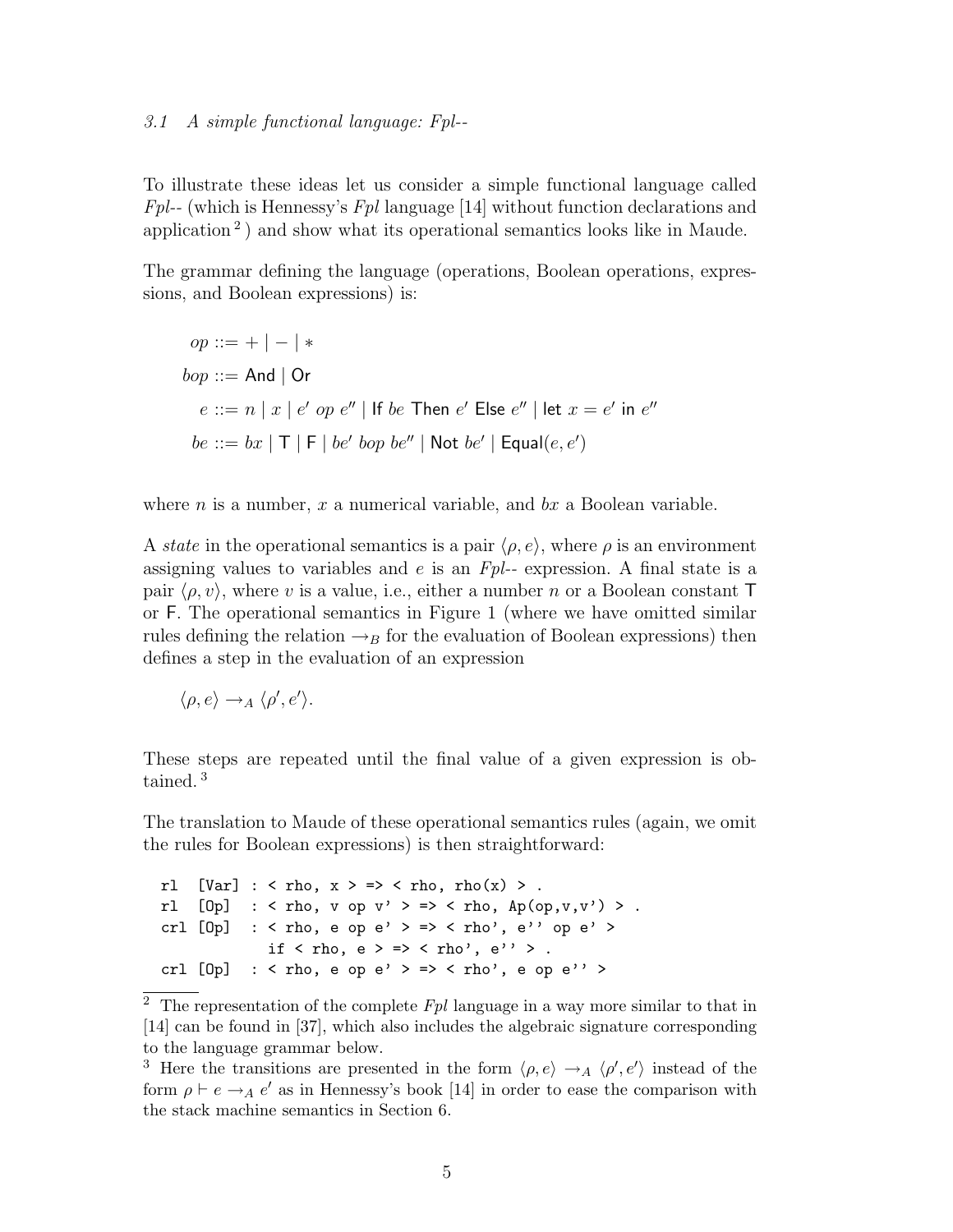$$
\text{Var} \quad \frac{}{\langle \rho, x \rangle \to_A \langle \rho, \rho(x) \rangle}
$$

Op

\n
$$
\frac{\langle \rho, v \text{ op } v' \rangle \rightarrow_A \langle \rho, Ap(op, v, v') \rangle}{\langle \rho, e \text{ op } e' \rangle \rightarrow_A \langle \rho', e'' \text{ op } e' \rangle}
$$
\nIf

\n
$$
\frac{\langle \rho, e \rangle \rightarrow_A \langle \rho', e'' \rangle}{\langle \rho, e \text{ op } e' \rangle \rightarrow_A \langle \rho', e'' \text{ op } e' \rangle}
$$
\nIf

\n
$$
\frac{\langle \rho, be \rangle \rightarrow_B \langle \rho', be' \rangle}{\langle \rho, \text{ If } be \text{ Then } e \text{ Else } e' \rangle \rightarrow_A \langle \rho', \text{ If } be' \text{ Then } e \text{ Else } e' \rangle}
$$
\n
$$
\frac{\langle \rho, be \rangle \rightarrow_B \langle \rho', be' \rangle}{\langle \rho, \text{ If } \text{Then } e \text{ Else } e' \rangle \rightarrow_A \langle \rho, e \rangle}
$$
\n
$$
\frac{\langle \rho, \text{ If } \text{Then } e \text{ Else } e' \rangle}{\langle \rho, \text{ If } \text{Then } e \text{ Else } e' \rangle \rightarrow_A \langle \rho, e' \rangle}
$$

$$
\text{Loc} \quad \frac{\langle \rho, e \rangle \to_A \langle \rho', e'' \rangle}{\langle \rho, \text{let } x = e \text{ in } e' \rangle \to_A \langle \rho', \text{let } x = e'' \text{ in } e' \rangle}
$$

$$
\langle \rho, \text{let } x = v \text{ in } e' \rangle \rightarrow_A \langle \rho, e'[v/x] \rangle
$$

Fig. 1. Fpl-- operational semantics

```
if \langle rho, e' \rangle => \langle rho', e'' \rangle.
crl [If] : < rho, If be Then e Else e' > =>
                < rho', If be' Then e Else e' >
              if \langle rho, be \rangle = \rangle \langle rho', be' \rangle.
rl [If] : < rho, If T Then e Else e' > => < rho, e > .
rl [If] : < rho, If F Then e Else e' > => < rho, e' > .
crl [Loc] : < rho, let x = e in e' > \Rightarrow\langle rho', let x = e'' in e' >
              if \langle rho, e \rangle = \rangle \langle rho', e'' \rangle.
rl [Loc] : <rho, let x = v in e' > =&gt; <rho, e'[v / x] > .
```
The substitution operation used in rule [Loc] can be defined equationally as follows:

```
op \lfloor \lfloor -1 \rfloor : Exp Val Var \rightarrow Exp .
eq n [v / x] = n.
eq y [v / x] = if x == y then v else y fi.
eq (e1 op e2) [v / x] = (e1 [v / x]) op (e2 [v / x]).
eq (If be Then e1 Else e2) [v / x] =If (\text{be}[v / x]) Then (\text{e1}[v / x]) Else (\text{e2}[v / x]).
eq (let x = e1 in e2) [v / x] = let x = (e1 [v / x]) in e2.
ceq (let y = e1 in e2) [v / x] =let y = (e1 [v / x]) in (e2 [v / x])if x =/- y.
```
Due to the simplicity of the language and the way the left and right-hand sides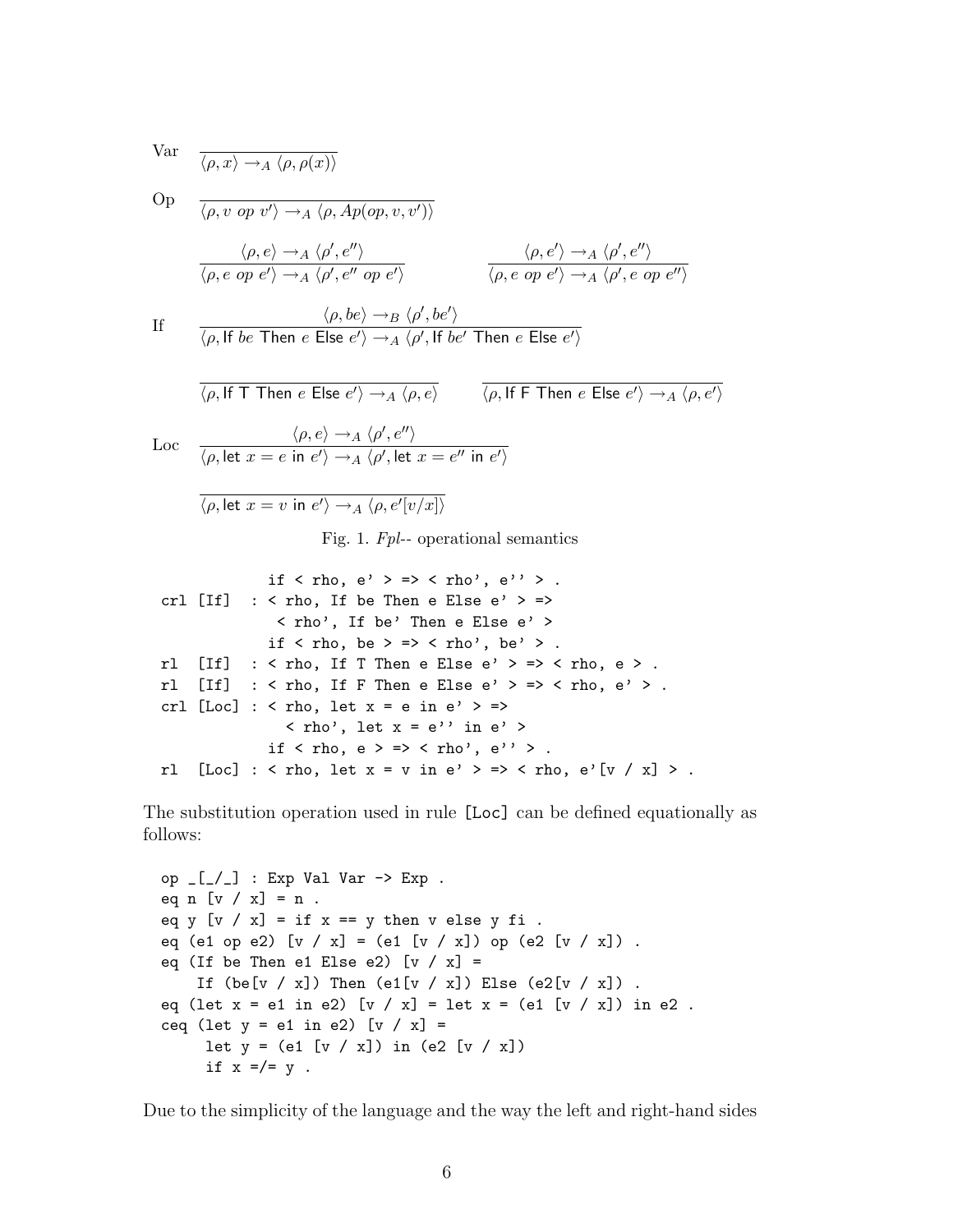$$
\frac{P \xrightarrow{\alpha} P'}{a.P \xrightarrow{\alpha} P} \qquad \frac{P \xrightarrow{\alpha} P'}{P + Q \xrightarrow{\alpha} P'} \qquad \frac{P \xrightarrow{\alpha} P'}{P[f] \xrightarrow{f(\alpha)} P'[f]}
$$
\n
$$
\frac{P \xrightarrow{\alpha} P'}{P | Q \xrightarrow{\alpha} P' | Q} \qquad \frac{P \xrightarrow{\alpha} P'}{P | Q \xrightarrow{\tau} P' | Q'}
$$
\n
$$
\frac{P \xrightarrow{\alpha} P'}{P \setminus L} \qquad \alpha \notin L \cup \overline{L} \qquad \frac{P \xrightarrow{\alpha} P'}{X \xrightarrow{\alpha} P'} \qquad X =_{def} P
$$

Fig. 2. CCS operational semantics

of the rules have been represented, they can be used directly as an interpreter prototype. This is not always the case, as we will see below.

We have shown here a (small-step) computation semantics for a functional language. Maude can be used in the same way to represent (big-step) evaluation semantics as well as different semantics for imperative languages [37]. More recent work on operational semantics in Maude includes Meseguer and Rosu's continuation-based approach [28].

# 3.2 CCS

As another example we present the operational semantics for the process algebra CCS [29]. Its defining rules appear in Figure 2.

First we define the CCS syntax in Maude. Quoted identifiers are used to represent labels and process identifiers. Notice the attributes assoc and comm for the summation and parallel composition operators. The operators' precedence is set by means of the attribute prec.

```
fmod CCS-SYNTAX is
  protecting QID .
  sorts Label Act ProcessId Process .
  subsorts Qid < Label < Act .
  subsorts Qid < ProcessId < Process.
  op ~_ : Label -> Label .
  eq \degree \degree L:Label = L:Label .
  op tau : -> Act .
  op 0 : -> Process .
  op _._ : Act Process -> Process [prec 25] .
  op _+_ : Process Process -> Process [assoc comm prec 35] .
  op _|_ : Process Process -> Process [assoc comm prec 30] .
  op _[_/_] : Process Label Label -> Process [prec 20] .
```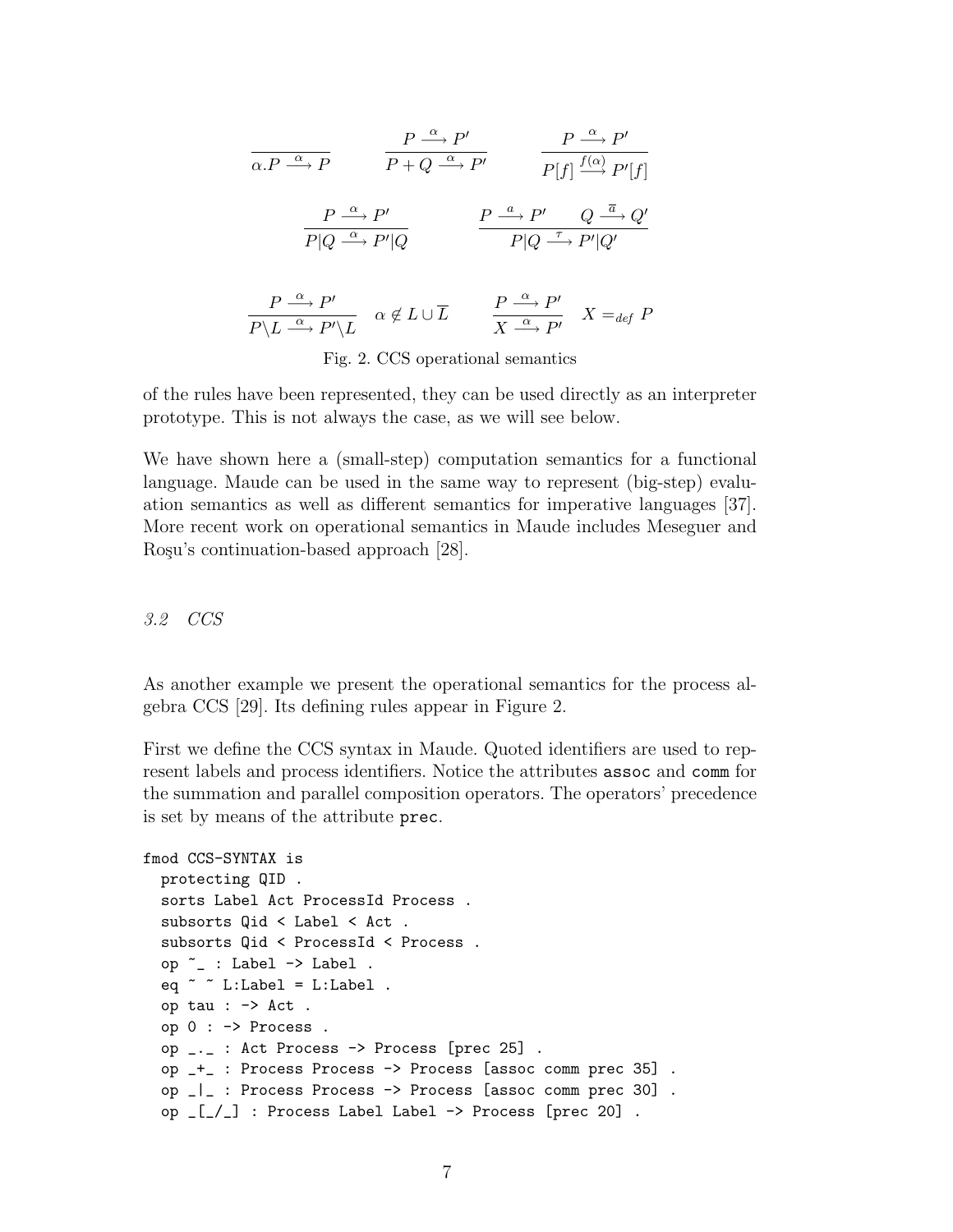```
op \lambda : Process Label -> Process [prec 20].
endfm
```
Full CCS is represented, including (possibly recursive) process definitions by means of contexts. A context is well-formed if a process identifier is defined at most once (the union of contexts  $\&$  is a partial operation, as shown by the arrow  $\sim$ ). We use a conditional membership axiom (cmb) to establish which terms are well-formed contexts (of sort Context). The evaluation of  $def(X, C)$  returns the process associated to process identifier X if it exists; otherwise, such term does not reduce, remaining as an error term [7].

```
fmod CCS-CONTEXT is
 protecting CCS-SYNTAX .
  sort Context .
  op _=def_ : ProcessId Process -> Context [prec 40] .
  op nil : -> Context .
  op _&_ : Context Context ~> Context [assoc comm id: nil prec 42] .
  op _definedIn_ : ProcessId Context -> Bool .
  op def : ProcessId Context ~> Process .
  op context : -> Context .
  var X : ProcessId .
  var P : Process .
  var C : Context .
  cmb (X =def P) & C : Context if not(X definedIn C) .
  eq X definedIn (X = def P & C) = true.
  eq X definedIn C = false [otherwise].
  eq def(X, (X = def P) & C) = P.
endfm
```
This module includes a constant context used to keep the definitions of the process identifiers appearing in a CCS specification.

In order to implement the CCS semantics in Maude we want to interpret a CCS transition  $P \stackrel{\alpha}{\longrightarrow} P'$  as a rewrite. However, rewrites have no labels, which are essential in the CCS semantics; therefore, we instead make the label a part of the resulting term, obtaining in this way a rewrite of the form  $P \longrightarrow {\alpha} P'$ , where  $\{\alpha\}P'$  is a value of sort ActProcess, a supersort of Process. The following module includes the CCS semantics implementation.

```
mod CCS-SEMANTICS is
 protecting CCS-CONTEXT .
  sort ActProcess . subsort Process < ActProcess .
  op {_}_ : Act ActProcess -> ActProcess .
  vars L M : Label . var X : ProcessId . var A : Act .
  vars P P' Q Q' : Process . var AP : ActProcess .
 rl [prefix] : A . P => {A}P.
  crl [sum] : P + Q = > {A}P' if P = > {A}P'.
```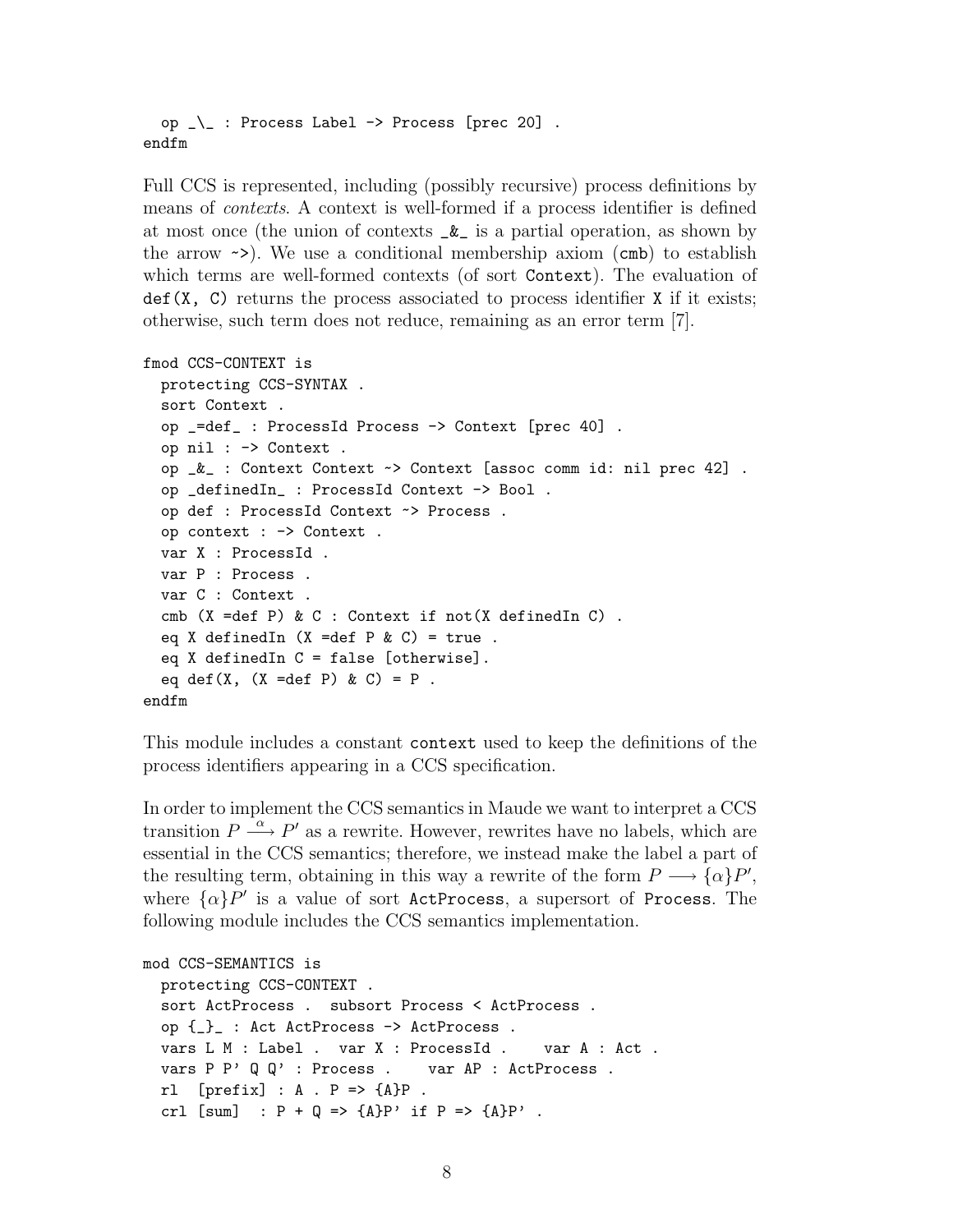```
crl [par1] : P | Q \Rightarrow {A} (P' | Q) if P \Rightarrow {A} P'.
   crl [par2] : P | Q \implies {\text{tau}}(P' | Q')if P => {L}P' / Q => {^{\sim}} L}Q' .
  crl [rel1] : P[M / L] => \{M\}(P' [M / L]) if P = > {L}P'.
  crl [rel2] : P[M / L] \Rightarrow \{^{\sim} M\}(P' [M / L]) if P \Rightarrow \{^{\sim} L\}P'.
  crl [rel3] : P[M / L] \implies {A}(P' [M / L])if P => {A}P' /\ A =/= L /\ A =/= ~ L .
  crl [res] : P \setminus L \Rightarrow \{A\}(P' \setminus L)if P => {A}P' /\ A =/= L /\ A =/= ~ L .
  crl [def] : X \Rightarrow {\{A\}P \text{ if (X definedIn context) /}\}\def(X, context) \Rightarrow {A}P.
*** transitive closure
  crl [trans] : P \Rightarrow {\{A\}AP \text{ if } P \Rightarrow {\{A\}Q \land Q \Rightarrow AP \text{ }}.
endm
```
The first nine rules correspond to the CCS operational semantic rules, while the rule trans represents the transitive closure of the CCS transition relation. <sup>4</sup> In Section 5.1 we will present a strategy that specifies how these rules have to be combined.

It is important to realize that there exist fundamental differences between both examples:

- The semantics of the functional language is deterministic and its rules can be applied in several different ways to always reach the same final result.
- The semantics of CCS is *nondeterministic*: depending on the way the rules are applied we usually obtain different results, or *nontermination*.
- Moreover, there are rewrite computations that do not make sense. In the case of CCS, for example, rewriting should only occur at the top; this can be achieved using several techniques (like using the frozen attribute that forbids rewriting of an operator's arguments), as described in [34,37]. We will see in Section 5.1 how strategies can also help in this respect.

# 4 Strategies to control rewriting

Since there are no confluence or termination requirements on the rules in a rewrite theory, in many cases the rewriting process has to be controlled so that it does not become "lost." The Maude system provides commands to explore either a single rewriting computation (rewrite) or all of them (search), but

 $4$  The rewrites allowed by the rule trans include the one-step rewrites allowed by the other rules (applied to solve the first rewrite condition), because the second rewrite condition of rule trans can be solved with no rewrites when process Q and variable AP match directly.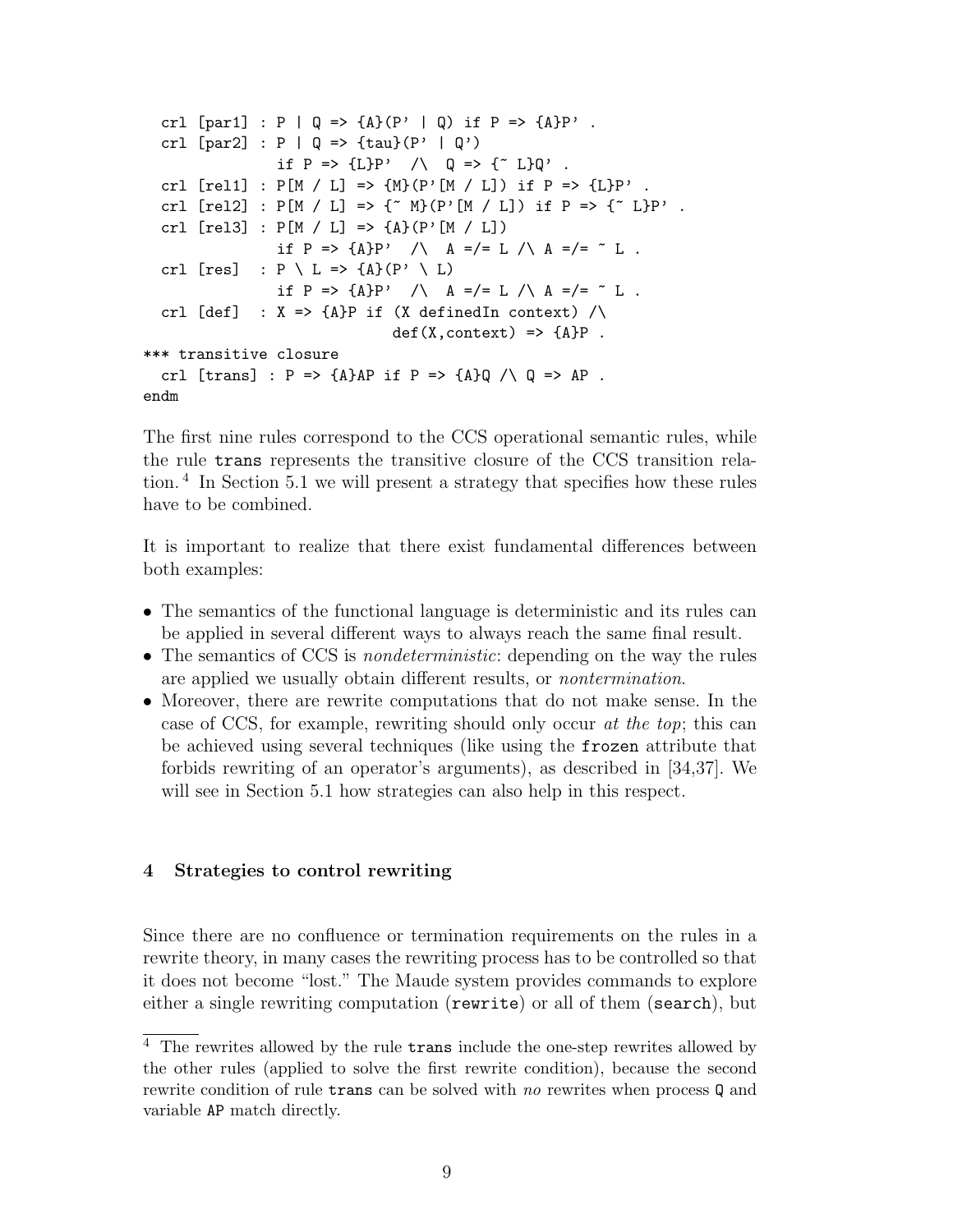many times we would like to have *strategies* to explore only those computations satisfying some constraints. Indeed, the need to use strategies to control the rewriting process was recognized from the beginning in the development of rewriting logic and of systems implementing rewriting logic computation. In particular, strategies are an essential part of the Elan system, that provides a basic set of strategies that can be used when writing rewrite rules, so that at the specification level it is not enforced a separation between rules and strategies [2,3].

Such strategies are "above" the computations they control, i.e., they belong to the metalevel. The Maude system implements its own metalevel, allowing in this way the internal definition of strategies [7]; however, there are many users who do not want to use such powerful techniques at the metalevel. Motivated by this, we have designed and prototyped, in joint work with J. Meseguer, a basic strategy language to be used at the object level [24,9]. This language allows the definition of strategies to control the way in which rewrite rules are applied. We have benefitted from our own previous experience designing strategy languages in Maude, and also from the experience of other languages like Elan [3,2] and Stratego [38,39]. TOM [1] is also a recently proposed language for programming by means of transformations that can be controlled by using strategies.

Our design is based on a strict separation between the rule level and the strategy level. This is achieved by means of *strategy modules* which associate strategies with a given system module.

# 4.1 Strategy language

In this section we briefly present most of the elements of the strategy language for Maude. For more details, the reader can see the papers [24,9].

### 4.1.1 Idle and fail

The simplest strategies are the constants idle and fail. The first always succeeds, but without modifying the term  $t$  to which it is applied, while the second always fails.

### 4.1.2 Basic strategies

A basic strategy L[S] instructs Maude to apply a rule (given its label L and a substitution S providing values for its variables) to a term, in any position. If the rule is conditional, we can use strategies to indicate how the rewrite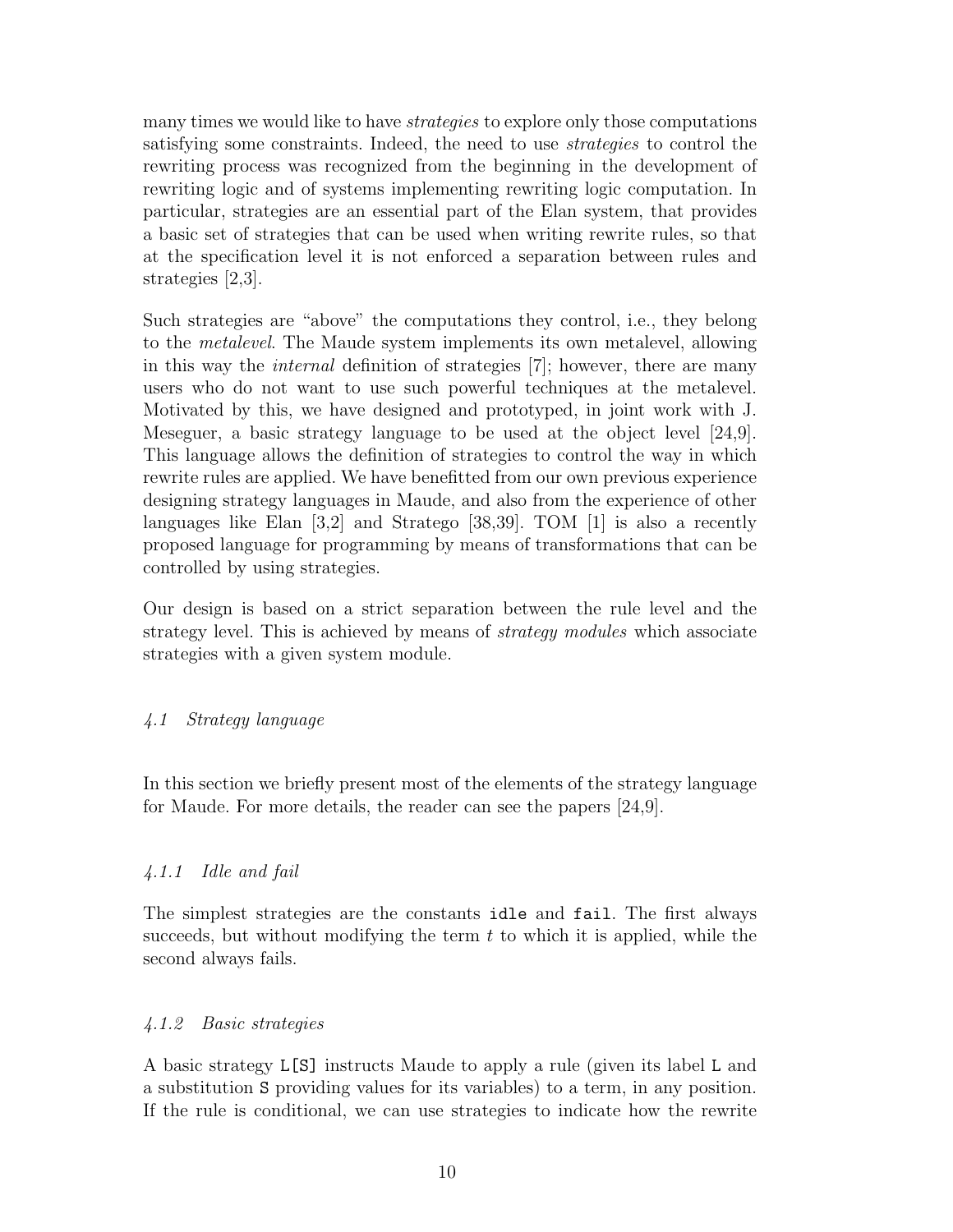conditions have to be checked. Thus,  $L[S]\{E1,\ldots,En\}$  denotes a basic strategy that tries to apply the rule L with the substitution S using the strategy expressions  $E1, \ldots$ , En to check the *n* rewrite conditions of the conditional rule L. To restrict the application of a rewrite rule to the top of a term (without descending into subterms), the operator top is provided.

# 4.1.3 Tests

There are strategies that work as tests to check a property of a term, by means of pattern matching. amatch  $T s.t. C$  is a strategy that, when applied to a term  $T'$ , is successful if there exists a subterm of  $T'$  that matches the pattern T (that is, matching is allowed anywhere in the state term) and such matching satisfies the condition C. Otherwise, it fails. match T s.t. C corresponds to matching only at the top. The such that fragment can be omitted when the condition C is simply true.

# 4.1.4 Operators over strategies

Basic strategies are combined so that strategies are applied to execution paths. The first strategy combinators we consider are the typical regular expressions constructions: concatenation, union, and iteration.

| $\langle Strat \rangle ::= \langle Strat \rangle$ ; $\langle Strat \rangle$ | concatenation         |
|-----------------------------------------------------------------------------|-----------------------|
| $ \langle Strat\rangle  \langle Strat\rangle$                               | union                 |
| $\left \ \langle \text{Strat} \rangle \right $                              | iteration (0 or more) |
| $ \langle Strat\rangle +$                                                   | iteration (1 or more) |

# 4.1.5 Conditional strategies

The if-then-else combinator  $\overline{.}$ : allows the definition of conditional strategies, such that its first argument is also a strategy. If the first argument is successful, computation continues with the second argument (also a strategy); otherwise, the first strategy is discarded and the strategy given as third argument is applied.

Using the if-then-else combinator, we can define many other useful strategy combinators as derived operations. E orelse E' evaluates E in a given state; if such evaluation is successful, its results are the final ones, but if it fails, then E' is evaluated in the initial state.

E orelse  $E' = E$  ? idle :  $E'$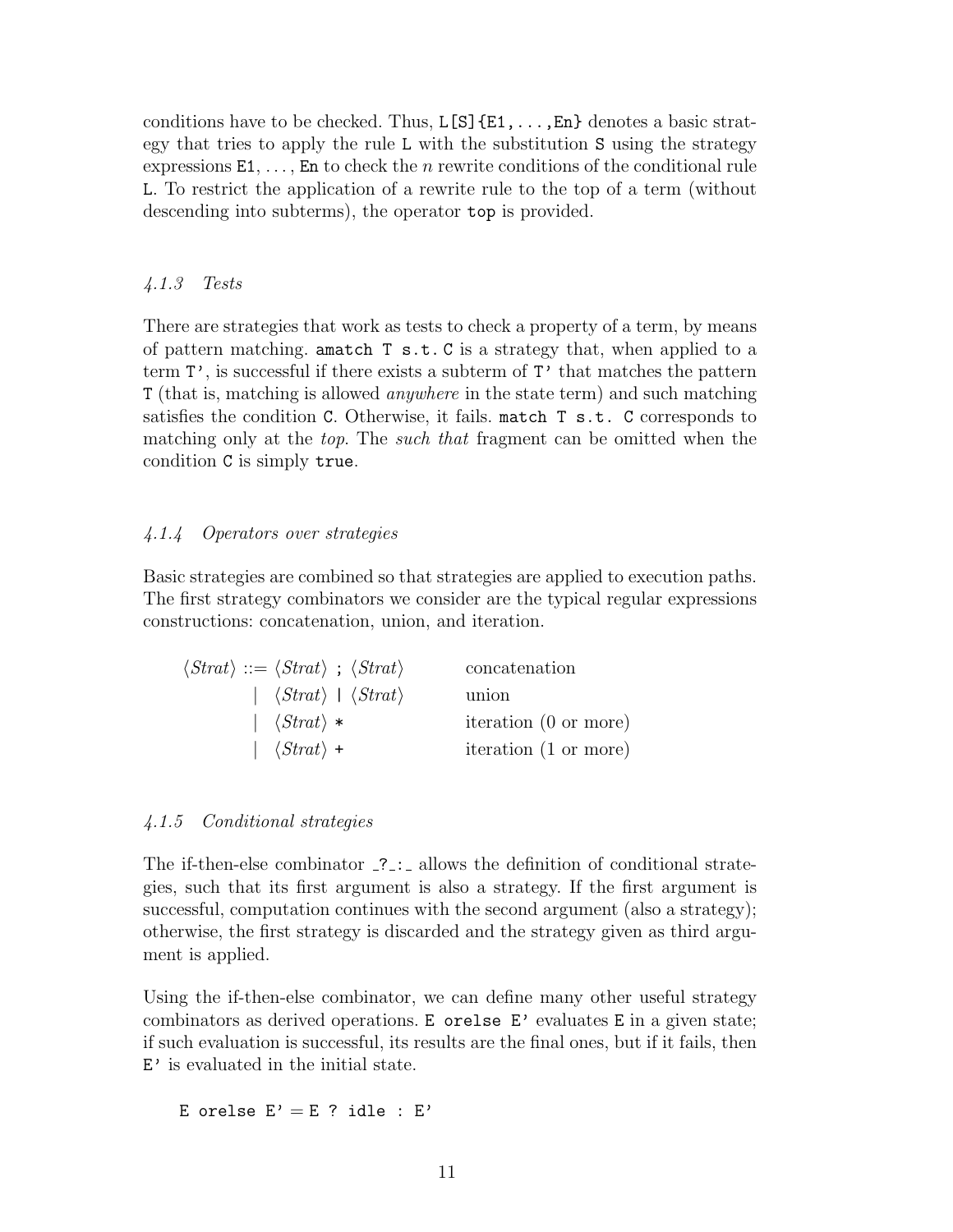not  $(E)$  reverses the result of evaluating E, so that not  $(E)$  fails when E is successful and vice versa.

 $not(E) = E$  ? fail : idle

An interesting use of  $not(E)$  is the following "normalization" (or "repeat until the end") operation E !:

 $E$  ! = E \* ; not (E)

try(E) evaluates E in a given state; if it is successful, the corresponding result is given, but if it fails, the initial state is returned.

 $try(E) = E$  ? idle : idle

Evaluation of test(E) checks the success/failure result of E, but it does not change the given initial state.

 $test(E) = not(E)$  ? fail : idle

Notice that  $test(E) = not(not(E))$ .

# 4.1.6 Decomposition strategies

With the previous combinators we cannot force the application of a strategy to a specific subterm of the given initial term. The operator amatchrew allows finer control by means of strategies that rewrite subterms of a given term. When the strategy expression amatchrew  $T s.t. C by T1 using E1, ...,$ Tn using En is applied to a state term  $T'$ , first a subterm of  $T'$  that matches  $T$ and satisfies C is selected. Then, the terms  $T_1, \ldots, T_n$  (which must be disjoint subterms of T), instantiated appropriately, are rewritten as described by the strategy expressions  $E1, \ldots, En$ , respectively. The results are combined in T and then substituted in T'.

The version matchrew works in the same way, but performing matching only at the top. The congruence operators used in Elan and Stratego [3,39] are special cases of this matchrew combinator, as shown in [24].

# 4.1.7 Recursion

Recursion is achieved by naming a strategy expression and using this name in the expression itself or in other expressions defining related strategies (exam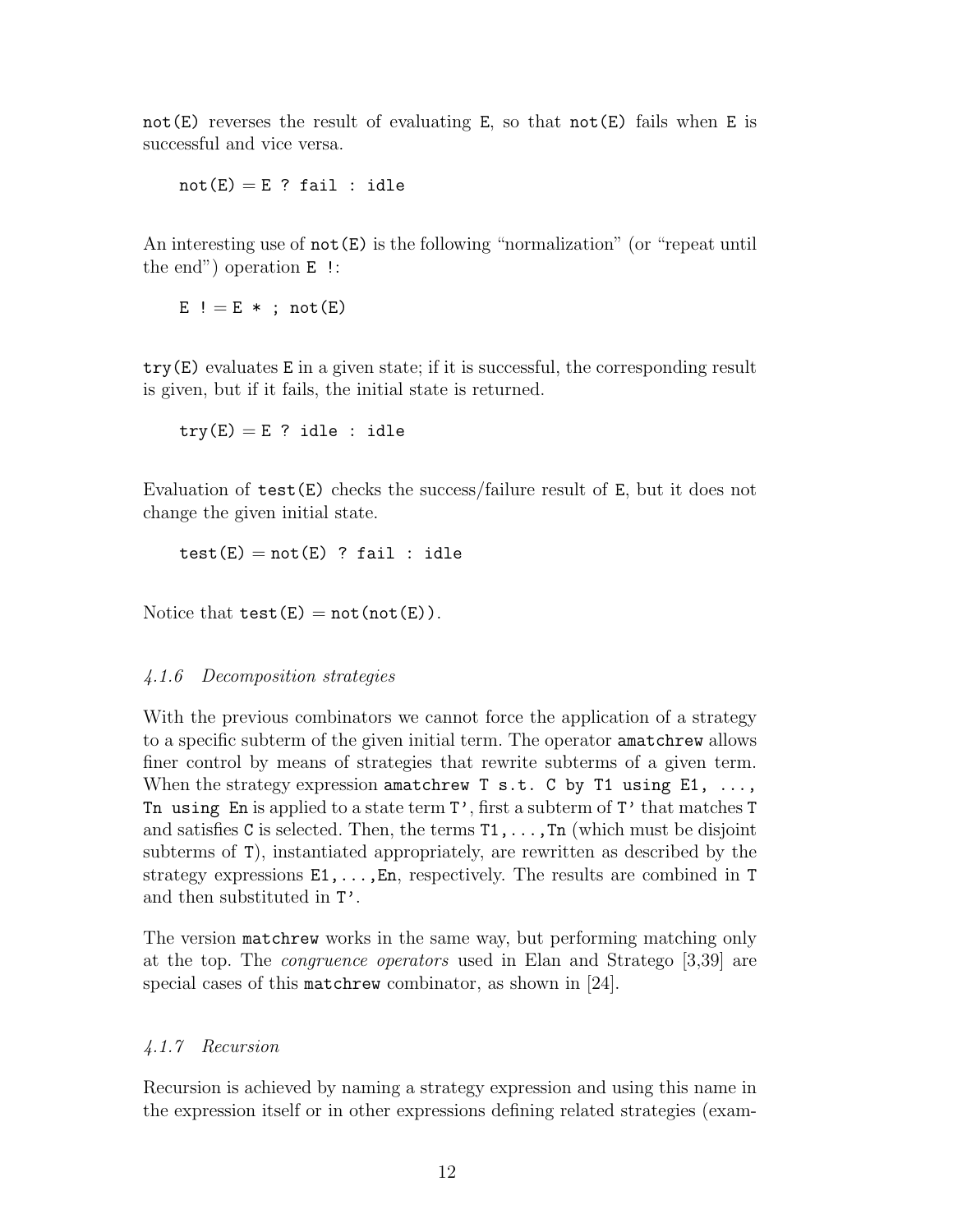ples will be shown in the following sections). Moreover, strategy names can also have arguments [9].

# 4.2 Implementations of the strategy language

Using the mechanisms provided by the Maude system as a metalanguage, we have implemented a prototype of the basic strategy language [24]. The metalevel features of Maude allow the definition of operations to work with modules and computations as objects, as is the case with strategies. The prototype works internally with a labelled version of the computation tree obtained by applying a strategy to a term. The prototype is completed with a user interface providing commands to load modules, execute strategy expressions on states, and show results.

After validating the language experimentally and reaching a mature language design, a direct implementation of our strategy language at the C++ level, at which the Maude system itself is implemented, is currently being developed [9]. This will make the language a stable new feature of Maude and will allow a more efficient execution.

# 4.3 Simple examples

# 4.3.1 The blackboard

Recall our blackboard example from Section 2. Now assume that our goal is, by applying the single rule of the system, to get at the end the greatest possible number on the blackboard.

Some possible strategies, among others, consist in always taking the two greatest numbers, or the two smallest, or taking the greatest and the smallest, and are respectively specified by the following strategy definitions: <sup>5</sup>

```
sd maxmax := (matchrew B s.t. X := max(B) /\ Y := max(remove(X,B)) by
                  B using play[M \leftarrow X ; N \leftarrow Y] ) ! .
sd minmin := (matchrew B s.t. X := min(B) / \ Y := min(remove(X,B)) by
                  B using play[M \leftarrow X ; N \leftarrow Y] ) ! .
sd maxmin := (matchrew B s.t. X := max(B) /\ Y := min(B) by
                  B using play[M \leftarrow X ; N \leftarrow Y] ) ! .
```
<sup>5</sup> Incidentally, the strategy minmin is optimal. This follows from the fact that to maximize the sum of all the elements on the blackboard after a single step, the two smallest numbers have to be chosen.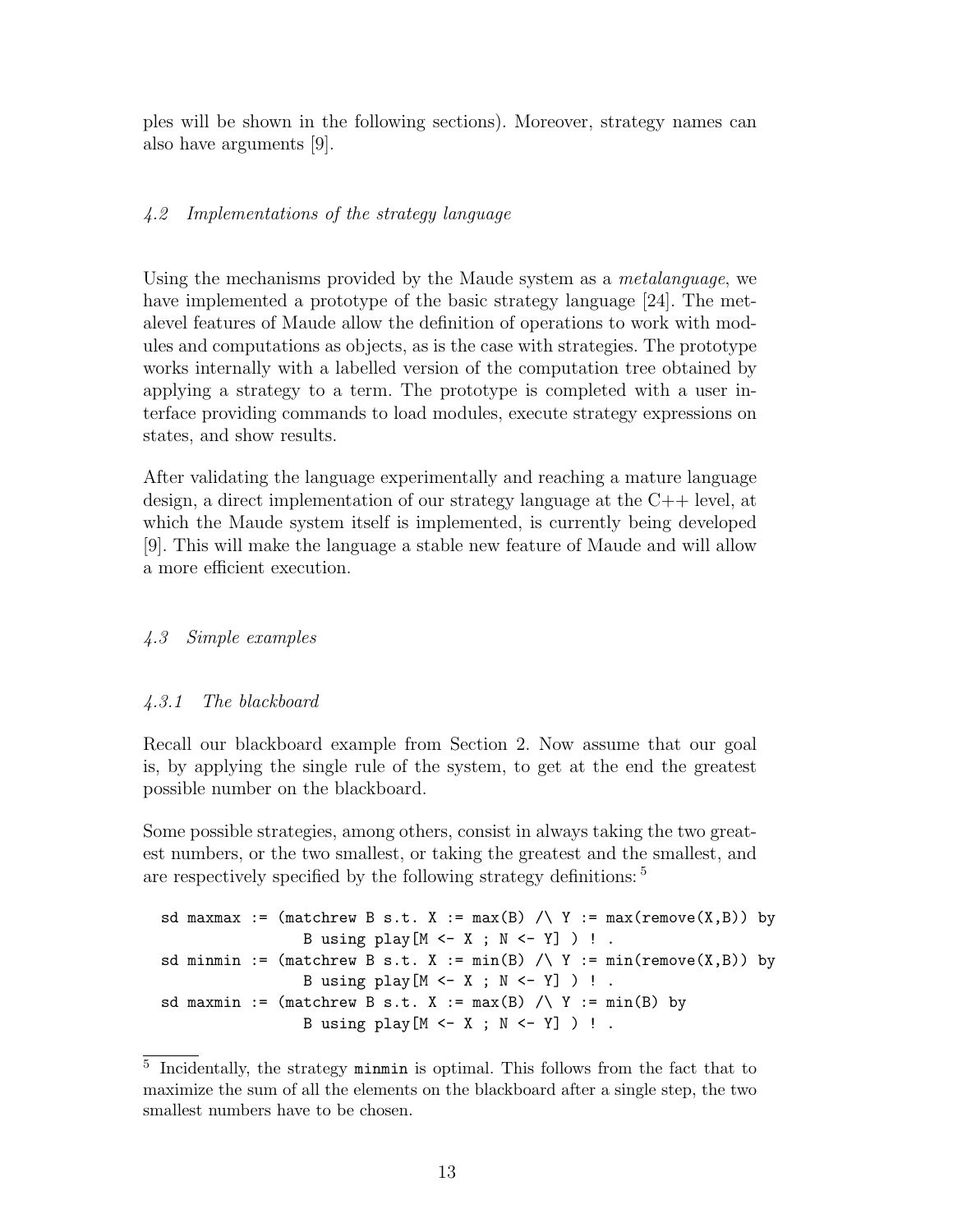The keyword sd (from strategy definition) is used to define strategies in a strategy module.

Strategy expressions E can be utilized in a command srew T using E, which rewrites a term T using a strategy expression E. We can compare the above strategies' behavior over the same initial configuration:

Maude> (srew 2000 20 2 200 10 50 using maxmin .) result NzNat : 178 Maude> (srew 2000 20 2 200 10 50 using maxmax .) result NzNat : 77 Maude> (srew 2000 20 2 200 10 50 using minmin .) result NzNat : 1057

### 4.3.2 Insertion sort

Let us now show how to write a strategy that implements the insertion sort algorithm. In the module SORTING, an array is represented as a set of pairs (*index, value*), and the rule switch simply swaps the values in two positions of the array.

```
mod SORTING is
  protecting NAT .
  sorts Pair PairSet .
  subsort Pair < PairSet .
  op (\_,\_) : Nat Nat \rightarrow Pair .
  op empty : -> PairSet .
  op __ : PairSet PairSet -> PairSet
          [assoc comm id: empty] .
  op length : PairSet -> Nat .
  vars I J V W : Nat . var PS : PairSet .
  eq length(empty) = 0.
  eq length((I, V) PS ) = length(PS) + 1.
  r1 [switch] : (J, V) (I, W) => (J, W) (I, V) .
endm
```
The imperative pseudocode for the insertion sort algorithm is shown in Figure 3 (for sorting an array  $V[1..N]$ ).

The strategies insort and insert below rewrite terms of sort PairSet and represent the loops in the algorithm in a recursive way. Both strategies have a natural number as data argument, which represent the indices used by the algorithm. The expression  $X - 1$  is represented as  $sd(X, 1)$ , where sd is the predefined symmetric difference operation in the NAT module (do not confuse it with the keyword sd for strategy definitions). Notice that the conjunction in the inner loop is separated in two conditions, and that the last strategy def-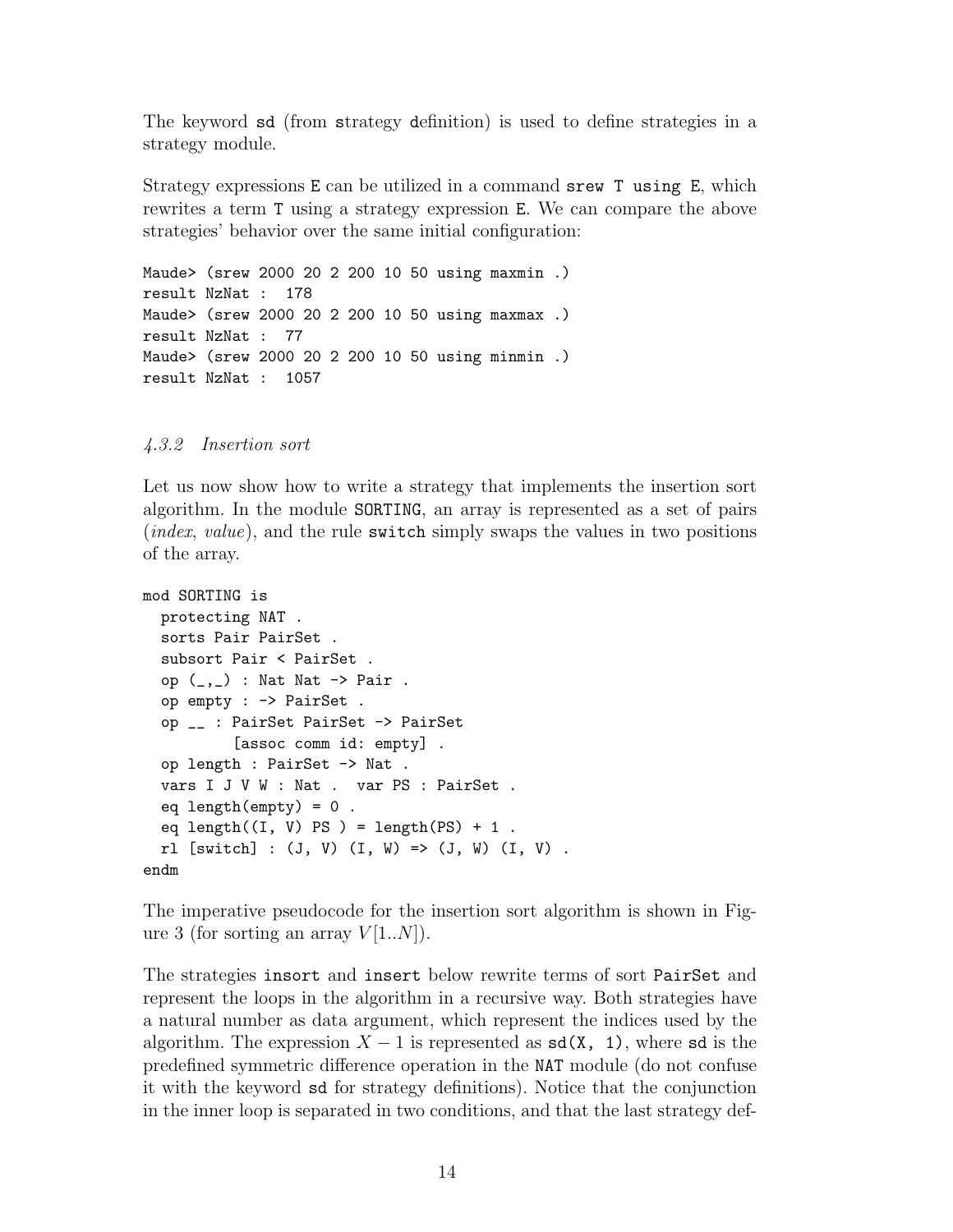$$
Y := 2
$$
  
while  $Y \leq N$  do  

$$
X := Y
$$
  
while  $X > 1 \land V[X-1] > V[X]$  do  
switch  $V[X-1]$  and  $V[X]$   

$$
X := X - 1
$$
  

$$
Y := Y + 1
$$

Fig. 3. Insertion sort

inition is conditional (introduced by the keyword  $csd$ ), with condition  $X > 1$ .

```
sd insort(Y) := try(match PS s.t. Y <= length(PS) ;
                      insert(Y) ;
                      \text{insert}(Y + 1).
sd insert(1) := idle.
csd insert(X) := try(amatch (sd(X,1), V) (X, W) s.t. V > W;
                       switch[J \leftarrow sd(X,1) ; I \leftarrow X];
                       insert(sd(X,1)))if X > 1 .
```
### 5 Operational semantics with strategies

In this section we first present a strategy for rewriting CCS processes that controls the rewrite rules presented in Section 3.2. Then the representation of a slightly more complex semantics, namely that for the ambient calculus, is described. Finally, a much more complex case study dealing with the semantics of the parallel functional language Eden is summarized.

### 5.1 CCS semantics

The transitive closure of the CCS transition relation can be defined in a mathematical way by

$$
\frac{P \to P' \quad P' \to^* Q}{P \to^* Q}
$$

where two kinds of transitions are used,  $\rightarrow$  and  $\rightarrow^*$ . When trying to solve the first premise we know that the rules to be used are the ones defining CCS "one-step" transitions, and that these rules should be applied only at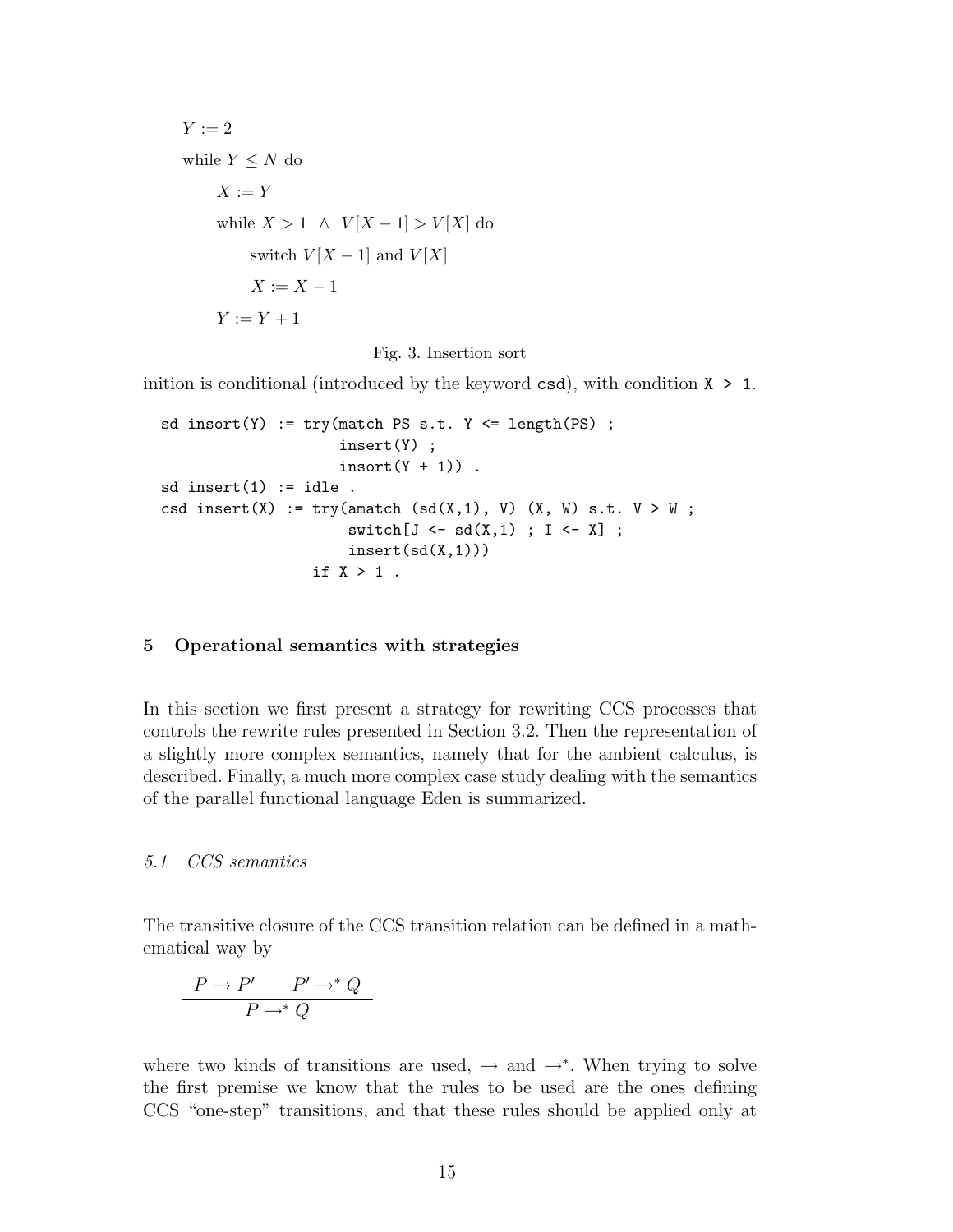the top of a process term. But when both kinds of transitions are represented in Maude, the same rewrite relation is used  $(=)$ . That is the reason why we need to control which rules are used when solving the rewrite conditions in rule trans in the CCS-SEMANTICS module (Section 2). The following strategies control that the rules in the operational semantics of CCS are only applied in the intended way.

```
sd ccs := top(prefix) |
          top(sum{ccs}) |
          top(par1{ccs}) |
          top(par2{ccs, ccs}) |
          top(rel1{ccs}) |
          top(re12\{ccs\}) |
          top(rel3{ccs}) |
          top(res{ccs}) |
          top(def{ccs}) .
sd refl-trans := idle | top(trans{ccs, refl-trans}).
```
The use of strategies to control how the rewrite rules representing the semantics are applied presents an advantage over the techniques explored in [37], where the frozen attribute and dummy operators had to be used to avoid undesired rewrites. Now, the rewrite rules are more similar to the semantic rules and the control is completely separated from the transition rules.

# 5.2 Ambient calculus

In the *ambient calculus* [4] an *ambient* is a place limited by a boundary where computations take place. Its contents are a parallel composition of sequential processes and subambients; communication between processes is local, through a blackboard.

The operational semantics for the ambient calculus consists of a set of structural congruence rules and a set of reduction rules, which can be represented in Maude, as detailed in [32]. It gives us some congruence rules for free, due to the congruence metarule of rewriting logic and the possibility of defining some syntax operators as commutative and associative. The rest of the congruence rules are implemented as Maude equations. The reduction rules are represented as rewrite rules in Maude, as we have shown for the CCS case:

```
rl [RedIn] : n[in[m] . P | Q] | m[R] => m[n[P | Q] | R] .
rl [RedOut] : m[n[out[m] . P | Q] | R] => n[P | Q] | m[R].
rl [RedOpen] : open[n] . P | n[Q] => P | Q .
rl [RedComm] : ((I)P) | < 0 > => bound(I,0) P.
crl [RedRes] : new[k : T] P => new[k : T] Q if P => Q.
crl [RedAmb] : n[P] \Rightarrow n[Q] if P \Rightarrow Q.
```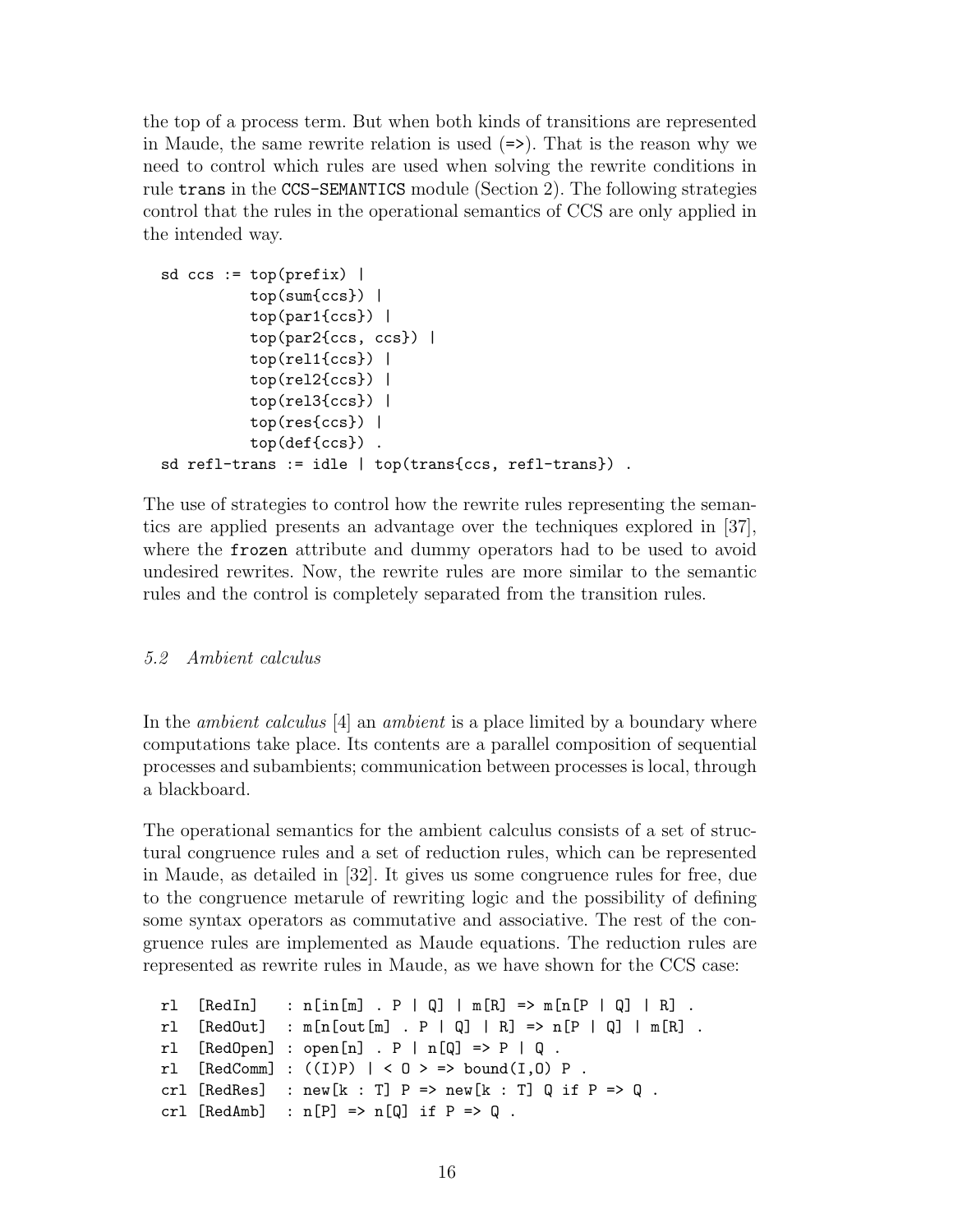crl  $[RedPar]$  : NSP | NSR =>  $Q$  | NSR if NSP =>  $Q$ .

We have the interleaving of congruence and reduction rules for free as Maude itself interleaves the application of equations with rewrite rules.

However, the reduction relation of the calculus is not a congruence for all the operators. For example, the fact that  $P \longrightarrow P'$  does not imply that  $\text{in}[\mathbb{m}]$  . P  $\longrightarrow$  in  $[\mathbb{m}]$  . P'. This means that we cannot freely use the rewrite rules, as Maude would apply them anywhere in a term; and we do not want them to be applied after some operators. This is one of the reasons why the definition of a strategy that controls the application of these rules is necessary.

```
sd norep := top(RedIn) | top(RedOut) | top(RedOpen) | top(RedComm) |
            top(RedAmb{norep}) |
            top(RedPar{norep}) |
            top(RedRes{norep}) .
```
The replication operator raises some problems. It is defined by the following congruence rule:  $P \equiv P || P$ . We cannot write it as an equation as for the others because none of the orientations is convenient. This has led us to write this congruence rule as two rewrite rules:

 $rl [Rep] : P \Rightarrow rep(P) .$ rl  $[UnRep] : P | P = > P P$ .

that have to be applied by means of a strategy, where rep is a function that intuitively replicates processes whenever necessary. We want to apply rule Rep only when necessary for subsequent interactions; we have proved that each replicated process has to be unfolded twice for each time we want replication, so rep(!*P*) = *P* | *P* |!*P*. Rule UnRep deletes isolated unnecessary copies of the replicated process.

The user provides the desired number of semantic reduction steps, thus controlling termination. In this way, the main strategy for executing an ambient calculus process is the following:

```
sd cg(0) := UnRep !.
sd\ cg(s(N)) := (top(Rep) ; norep ; cg(N)) orelse (UnRep !).
```

```
5.3 Eden
```
Eden [20] is a parallel extension of the functional language Haskell. On behalf of parallelism, Eden overrides Haskell's pure lazy approach, combining a nonstrict functional application with eager process creation and communication. The operational semantics of Eden [15] is defined by means of a two-level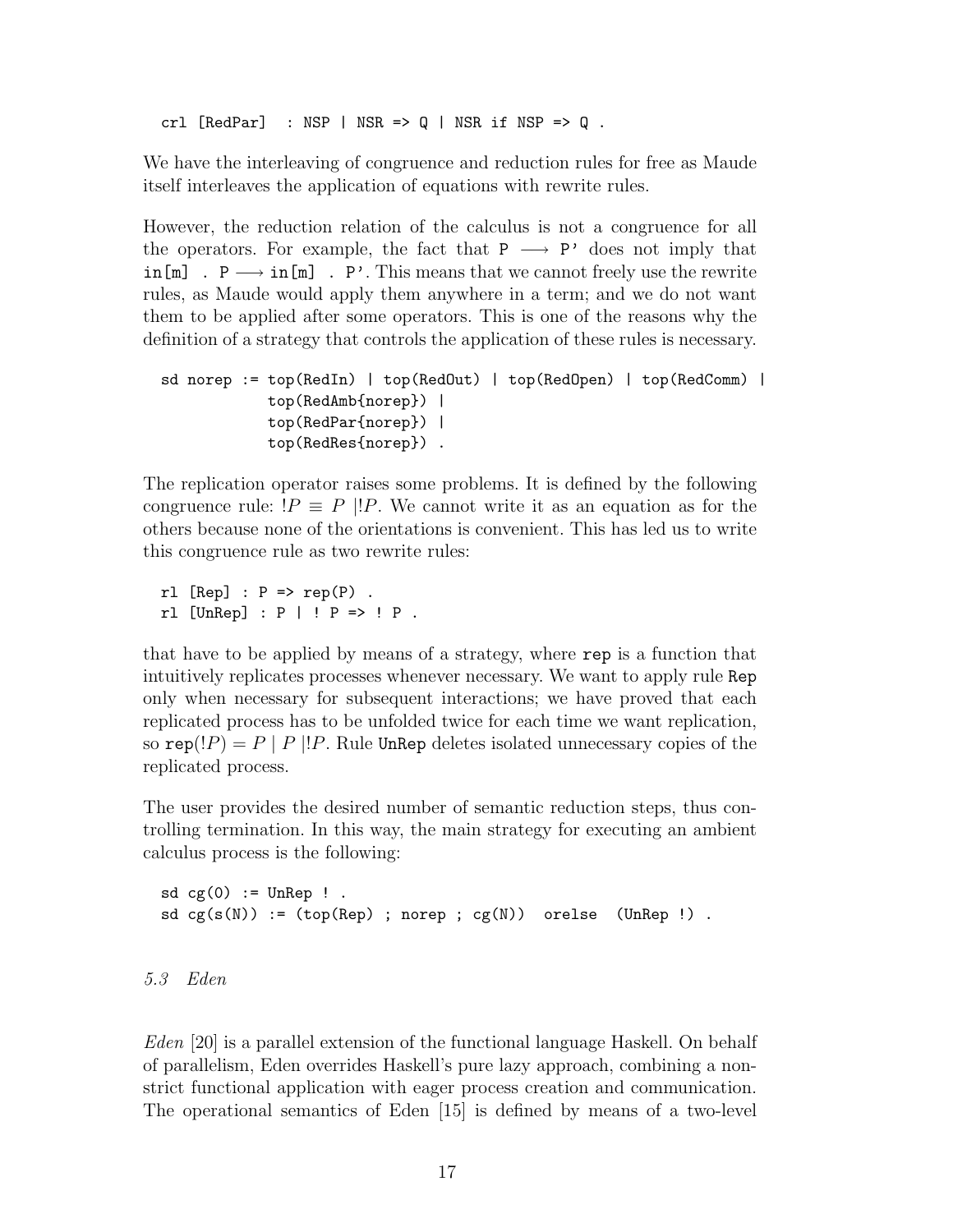transition system:

- The lower level handles local effects within processes.
	- $\cdot$  Individual thread evolution  $\longrightarrow$ .
	- Parallel thread evolution  $\frac{par}{ }$ .
- The upper level describes the effects global to the whole system, like process creation and data communication.
	- Parallel process evolution  $\stackrel{par}{\Longrightarrow}$ .
	- Process creation  $\stackrel{pc}{\longrightarrow}$ , communication  $\stackrel{com}{\longrightarrow}$ , scheduling  $\stackrel{wUnbl}{\longrightarrow}$ ,  $\stackrel{bpc}{\longrightarrow}$ , etc.
	- Transitive closures  $\xrightarrow{pc}$ ,  $\xrightarrow{com}$ ,  $\xrightarrow{wUnbl}$ ,  $\xrightarrow{bpc}$ , etc.
	- · System evolution =⇒ obtained from the above.

The system then evolves globally as follows. The iteration of the scheduling rules and their sequential composition produces a new global rule:

$$
\stackrel{unbl}{\Longrightarrow} = \stackrel{wUnbl}{\Longrightarrow}; \stackrel{deact}{\Longrightarrow}; \stackrel{bpc}{\Longrightarrow}; \stackrel{pcd}{\Longrightarrow}; \stackrel{vComd}{\Longrightarrow}.
$$

The global system evolves by applying the global transition rules:

$$
\stackrel{sys}{\Longrightarrow} = \stackrel{com}{\Longrightarrow}; \stackrel{pc}{\Longrightarrow}; \stackrel{unbl}{\Longrightarrow}.
$$

Finally, each transition step of the system is defined as follows:

$$
\Longrightarrow = \stackrel{par}{\Longrightarrow} ; \stackrel{sys}{\Longrightarrow} .
$$

Thus the definition of the semantics itself imposes an order in the application of the semantic rules and the use of strategies is mandatory. How to represent in Maude all these rules and relations is studied in [16]. Most of the semantic rules are represented as rewrite rules following the same approach used above for CCS or the ambient calculus. The transition relations that are defined as the concatenation or repetition of other relations are defined by means of strategies as shown by the following examples:

```
sd = wUnbl \implies := wUnbl ! .
sd =deact=> := deact ! .
sd =unbl=> := =wUnbl=> ; =deact=> ; =bpc=> ; =pcd=> ; =vComd=> .
sd = sys \Rightarrow := =com \Rightarrow ; =pc \Rightarrow ; =umb \Rightarrow .sd ==> := (matchrew S:System by
                  S:System using =par=>(ET(S:System))
            ) ; =sys=> .
```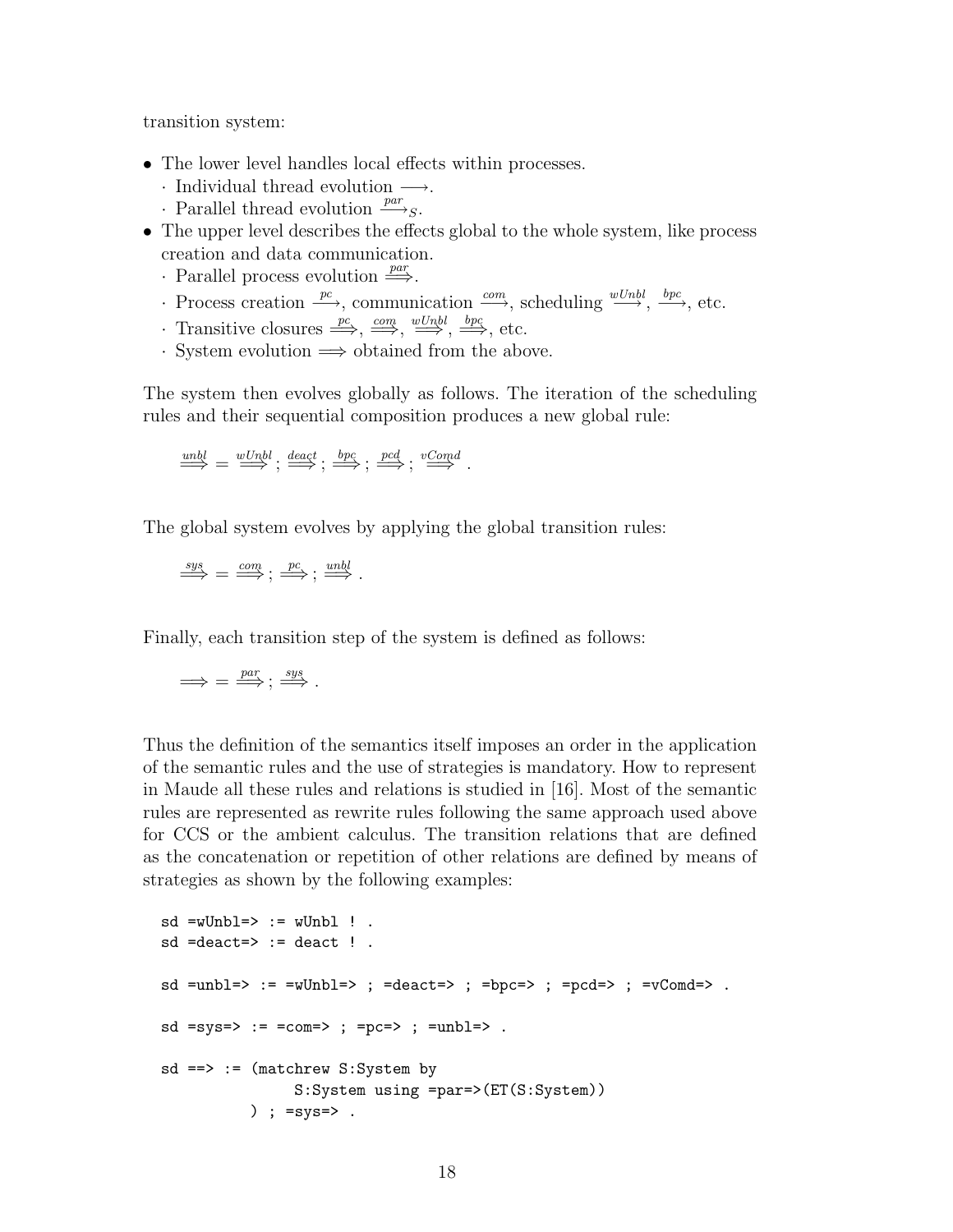$$
\text{(parallel)} \ \frac{\{H_p \xrightarrow{par} S \ H'_p\}_{\langle p, H_p \rangle \in S}}{S \xrightarrow{par} \{\langle p, H'_p \rangle\}_{\langle p, H_p \rangle \in S}}
$$

# Fig. 4. Parallel rule for Eden

But there are a few semantic rules that are more abstract in their mathematical formulation so they cannot be directly translated to rewrite rules. They are represented as (usually recursive) strategies that combine other strategies or rewrite rules. For example, the (parallel) rule shown in Figure 4 has a variable number of premises, one for each process in the system S. Each premise makes the corresponding process to evolve exactly once through the transition  $\frac{par}{\longrightarrow_S}$ . We implement this rule by means of the strategy =par=> that applies the strategy -par-> to each process in a system. This strategy is recursive and it terminates when the rest of the system (represented by the variable S:System below) is empty.

```
sd = par \geq (VS:VarSet) :=(match empty) ? idle :
    (matchrew P:Process S:System by
        P:Process using -par->(inters(P:Process,VS:VarSet)) ,
        S:System using =par=>(VS:VarSet) ) .
```
The strategy =par=> receives as argument the variables corresponding to the threads returned by the function  $\mathcal{E} \mathcal{T}$  (that returns the set of evolvable threads of a system) applied to the whole system. Strategy -par-> is called with the set of evolvable variables of process P, calculated by function inters. For all the details about the representation in Maude of the Eden semantics we refer the reader to [16].

We have been able to represent the operational semantics rules at a quite abstract level, independently from factors such as the eagerness degree in the creation of new processes or the speculation degree. We have also been able to extend this representation to include different measures (such as parallelism degree, speculative computing, communications) without modifying the semantics rules. This has been made possible by the separation between rules and strategies and also by the use of arguments in the defined strategies.

# 6 Abstraction, implementation, and simulation

The Maude system includes a *model checker* to prove temporal properties of systems. Model checking is a very appealing verification technique but, as is well-known, suffers from the state explosion problem so that in many cases it is necessary to abstract a system in order to obtain another with a small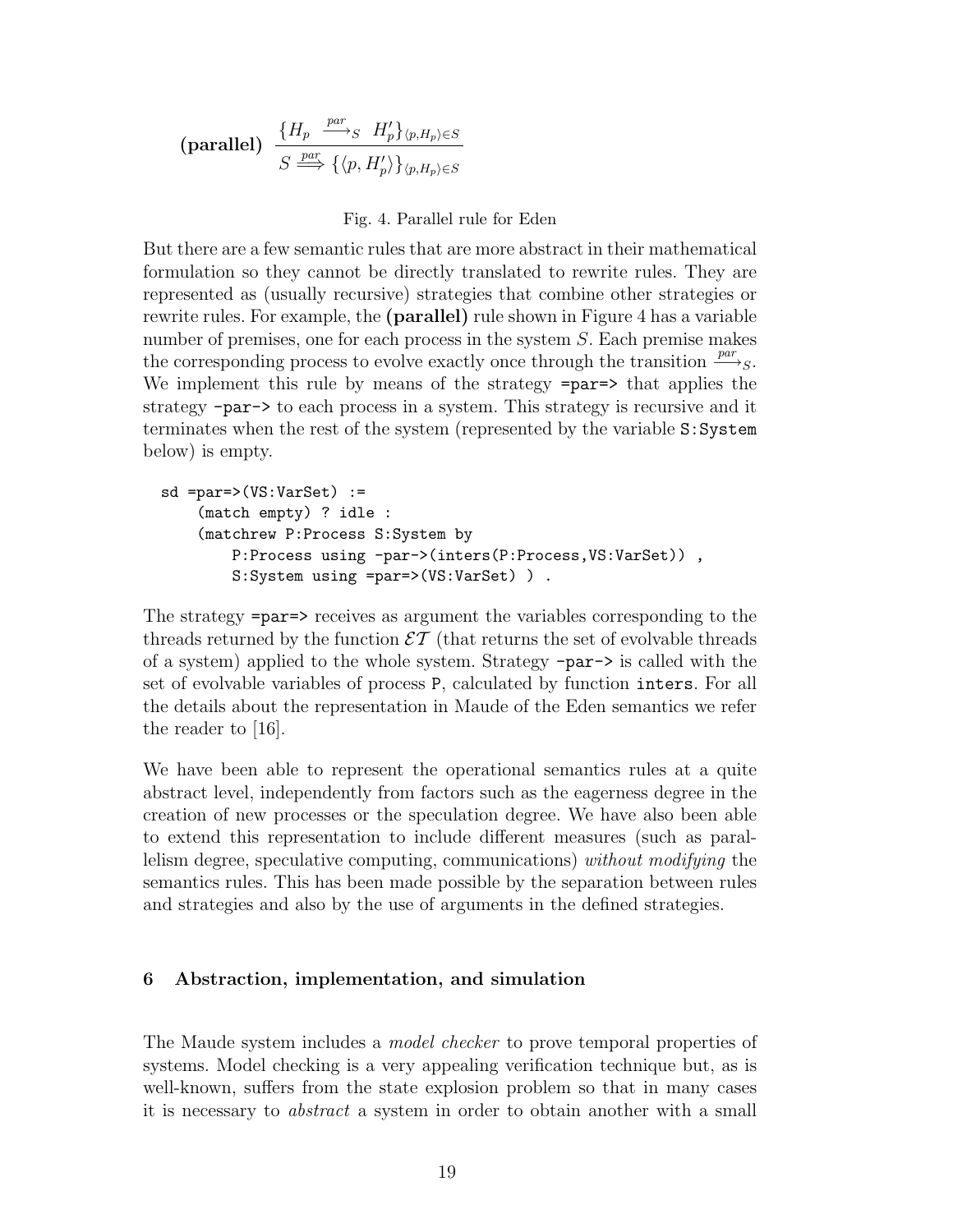enough number of states amenable to automatic verification. Symmetrically, some times we have to provide more *concrete* details in the specification of a system, for example when implementing a specification and showing its correctness. In general, thus, we see that there is a need to have concepts and methods justifying that a system *simulates* another.

6.1 A stack machine for Fpl--

Recall the functional language  $Fpl$ -- introduced in Section 3.1 along with its operational semantics and let us borrow from [14] another operational semantics for it based on an abstract stack machine. A state of the stack machine is a triple

$$
\langle ST, \text{rho}, C \rangle
$$

where **ST** is a stack of values, **rho** is an environment assigning values to variables, and C is a stack of expressions and operators. An initial state is a triple < empty, rho, e > whereas a final state is a triple < v, rho, empty >. The transition relations defined in [14] were translated to rewriting logic in [36] and appear in Figure 5.

We want to show that the stack machine *implements correctly* the operational semantics summarized in Figure 1. In both semantics the evaluation of a given expression requires the computation of several steps or transitions; therefore, it seems appropriate to study the relationship between the stepwise computations of both semantics. This is a particular example of the general idea of relating an abstract system with a more concrete one: the tools needed to study them in general are presented in the following sections.

### 6.2 Transition systems and Kripke structures

When reasoning about computational systems, it is usually convenient to abstract from as many details as possible by means of simple mathematical models that can be used to reason about them [23]. For a state-based system we can represent its behavior by means of a *transition system*, which is a pair  $\mathcal{A} = (A, \rightarrow_{\mathcal{A}})$ , where A is a set of states and  $\rightarrow_{\mathcal{A}} \subseteq A \times A$  is a binary relation called the transition relation.

A transition system, however, does not include any information about the relevant properties of the system. In order to reason about such properties it is necessary to add information about the atomic properties that hold in each state. For that we use a Kripke structure  $\mathcal{A} = (A, \rightarrow_{\mathcal{A}}, L_{\mathcal{A}})$ , where  $(A, \rightarrow_{\mathcal{A}})$  is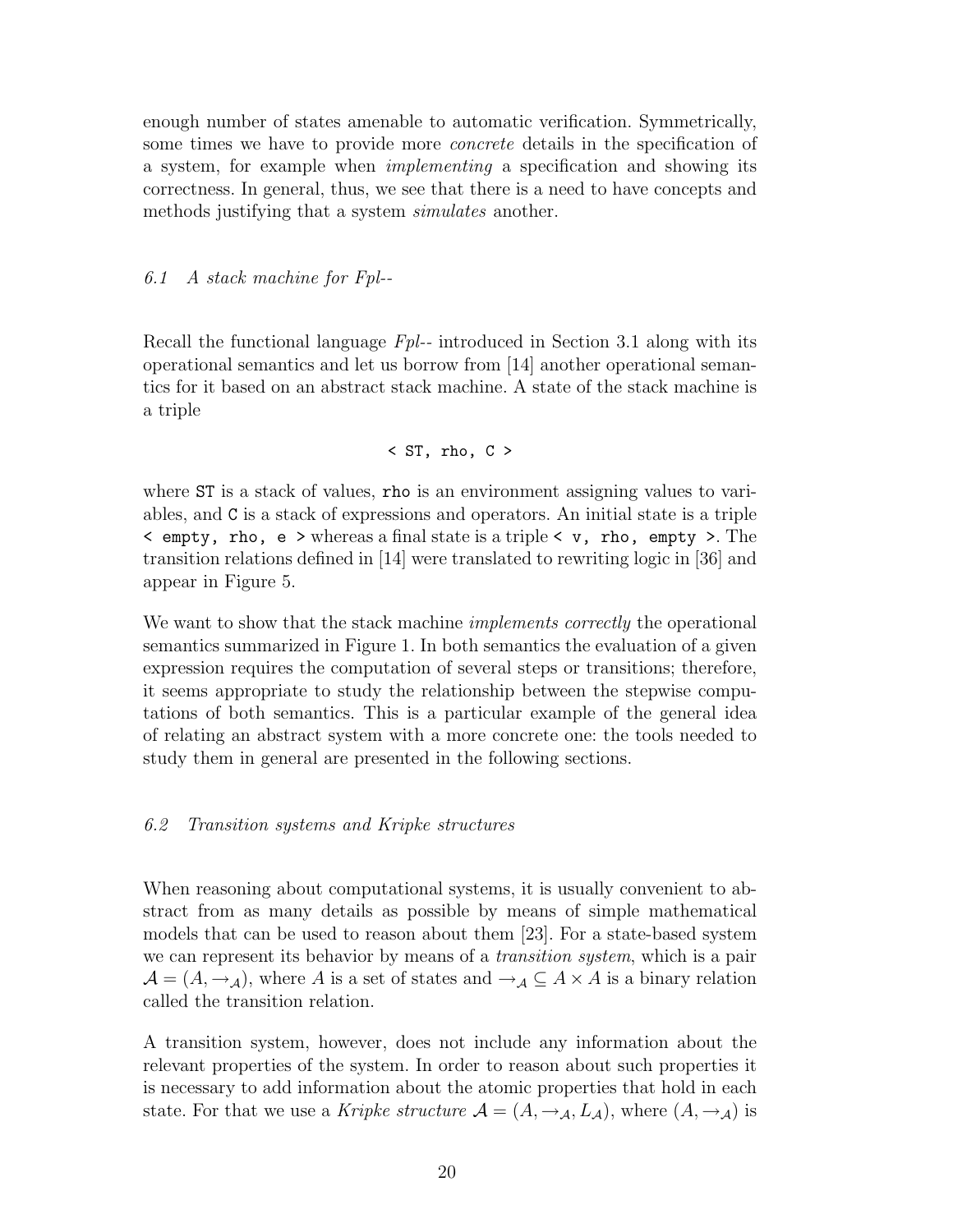```
• Analysis rules for the stack machine.
```

```
rl [Opm1] : < ST, rho, e op e' . C > => < ST, rho, e . e' . op . C > .
  rl [Opm1] : < ST, rho, be bop be'. C > =>
               \leq ST, rho, be . be' . bop . C > 1.
  rl [Ifm1] : < ST, rho, If be Then e Else e' . C > =>
               \leq ST, rho, be . if (e, e') . C > 1.
  rl [Locm1] : < ST, rho, let x = e in e' . C > =>\langle ST, rho, e \langle \times x, e' \rangle . C \rangle .
  rl [Notm1] : \leq ST, rho, Not be . C > => \leq ST, rho, be . not . C > .
  rl [Eqm1] : < ST, rho, Equal(e, e') : C > \Rightarrow\leq ST, rho, e . e' . equal . C > .
• Application rules for the stack machine
  rl [Opm2] : <v'. v. ST, rho, op. C> =>
               \langle Ap(op,v,v') . ST, rho, C > .rl [Opm2] : < bv' . bv . ST, rho, bop . C > =>
               \langle Ap(bop,bv,bv') . ST, rho, C > .
  crl [Varm] : < ST, rho, x . C > => < v . ST, rho, C >
                if v := \text{lookup}(rho, x).
  crl [Varm] : < ST, rho, bx . C > \Rightarrow < bv . ST, rho, C >if by := lookup(rho, bx).
  rl [Valm] : < ST, rho, v . C > \Rightarrow < v . ST, rho, C >.
  rl [Valm] : < ST, rho, bv . C > \Rightarrow < bv . ST, rho, C > .
  rl [Notm2] : \leq T. ST, rho, not . C > \Rightarrow \leq F. ST, rho, C >.
  rl [Notm2] : \leq F . ST, rho, not . C > => \leq T . ST, rho, C > .
  crl [Eqm2] : < v . v' . ST, rho, equal . C > =&gt;\langle T \cdot ST, rho, C > if v = v'.
  crl [Eqm2] : < v . v' . ST, rho, equal . C > \Rightarrow\leq F . ST, rho, C > if v = / = v'.
  rl [Ifm2] : < T. ST, rho, if(e, e'). C > => < ST, rho, e. C >.
  rl [Ifm2] : < F. ST, rho, if(e, e'). C > = > < ST, rho, e'. C >.
  rl [Locm2] : < v . ST, rho, < x, e > . C > =>
                \leq ST, (x, v) . rho, e . pop . C > 1.
  rl [Pop] : < ST, (x,v) . rho, pop . C > => < ST, rho, C > .
```
Fig. 5. Semantics rules for the Fpl-- stack machine

a transition system such that  $\rightarrow_A$  is a total relation and  $L_A: A \rightarrow \mathcal{P}(AP)$  is a labelling function associating each state with a set of atomic properties in AP that it satisfies.

For example, the behaviour of a simple periodic system could be represented by means of a transition system with three states,  $s_0$ ,  $s_1$ , and  $s_2$ , and transitions  $s_i \rightarrow s_{(i+1)\%3}$ . Now, to distinguish among the different states and to reason about the system, this transition system can be extended to a Kripke structure by making explicit some atomic properties satisfied by the states, say  $L(s_0) =$ {sleeping},  $L(s_1) = \{\text{waiting}\},\$  and  $L(s_2) = \{\text{working}\}.$  Note that the relevant properties may vary based on the interest at hand; thus, a less precise alternative would be  $L(s_0) = L(s_1) = \{\text{off}\}\$  and  $L(s_2) = \{\text{on}\}\.$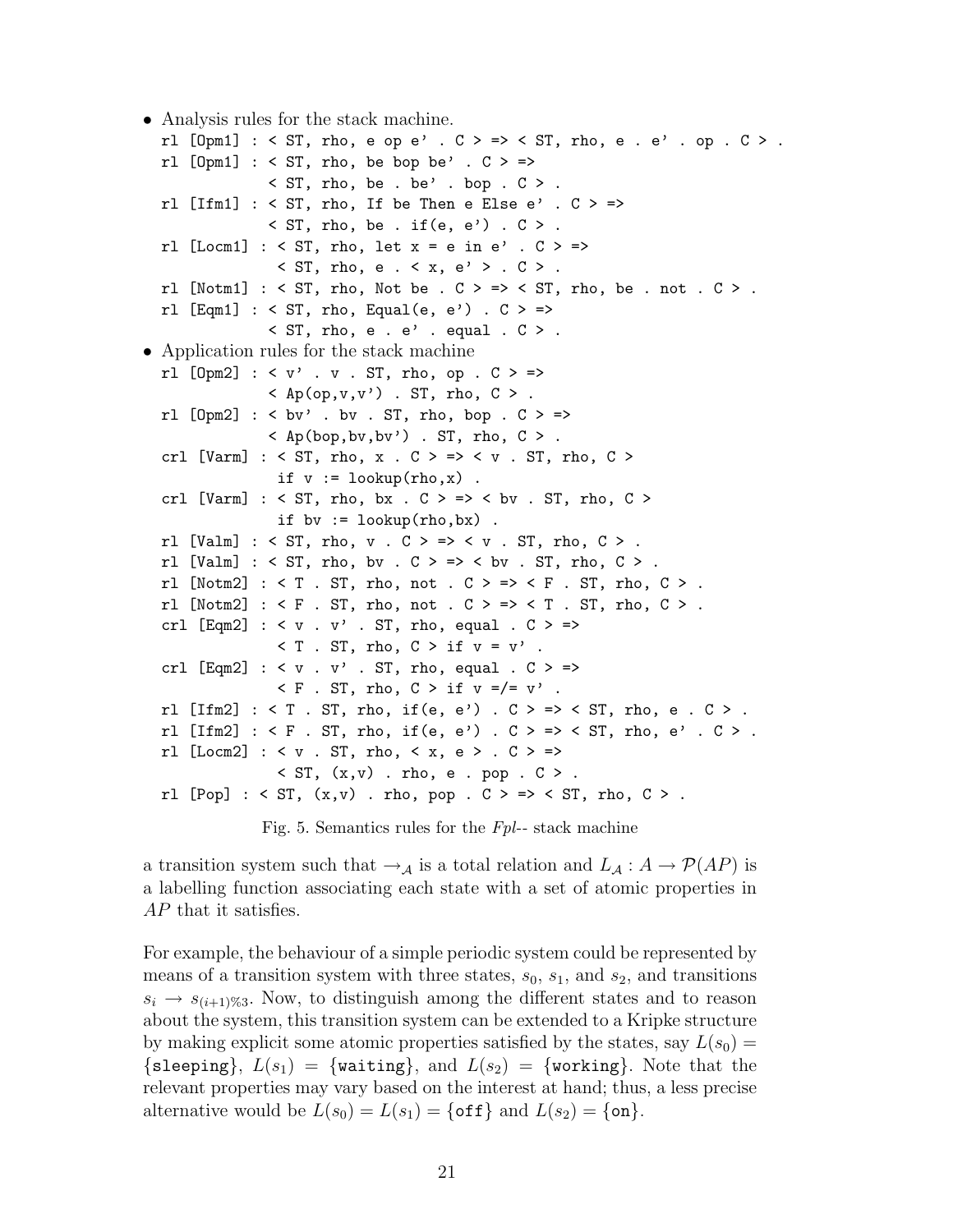Kripke structures are specified in rewriting logic by a rewrite system  $\mathcal{R} =$  $(\Sigma, E, R)$  so that:

- States are the terms  $T_{\Sigma/E,k}$  in the equational theory  $(\Sigma, E)$  with a distinguished type k.
- Transitions are defined from the rules in  $R$ : a transition consists in applying a rewrite rule to a unique subterm of the source state.
- We add state predicates  $\Pi$  defined by means of equations D in an equational theory  $(\Sigma', E \cup D)$  conservatively extending  $(\Sigma, E)$ .

#### 6.3 Simulations

Systems are related using the notion of simulation. Given two transition systems  $\mathcal{A} = (A, \rightarrow_A)$  and  $\mathcal{B} = (B, \rightarrow_B)$ , a simulation of transition systems  $H: \mathcal{A} \longrightarrow \mathcal{B}$  is a binary relation  $H \subseteq A \times B$  such that if  $a \to_{\mathcal{A}} a'$  and  $aHb$ then there exists  $b' \in B$  with  $b \rightarrow_{\mathcal{B}} b'$  and  $a'Hb'$ . For two Kripke structures  $\mathcal{A} = (A, \rightarrow_{\mathcal{A}}, L_{\mathcal{A}})$  and  $\mathcal{B} = (B, \rightarrow_{\mathcal{B}}, L_{\mathcal{B}})$  over the same set AP of atomic propositions, an AP-simulation furthermore requires that  $L_{\mathcal{B}}(b) \subseteq L_{\mathcal{A}}(a)$  if aHb. Graphically, the simulation requirement can be represented as follows:

$$
a \longrightarrow_A a'
$$
  
\n
$$
H \qquad H
$$
  
\n
$$
b \longrightarrow_B b'
$$

However, this requirement is too strong when we try to relate systems of different granularity, such as our two functional semantics. Intuitively, the stack machine requires many steps to implement a single step of the operational semantics in Section 3.1. What we need is a concept of simulation that allows us to group appropriately several steps.

Let  $\mathcal{A} = (A, \rightarrow_{\mathcal{A}})$  and  $\mathcal{B} = (B, \rightarrow_{\mathcal{B}})$  be transition systems and  $H \subseteq A \times B$  a relation. Given a path  $\pi$  in A and a path  $\rho$  in B, we say that  $\rho$  H-matches  $\pi$ if there are strictly increasing functions  $\alpha, \beta : \mathbb{N} \longrightarrow \mathbb{N}$  with  $\alpha(0) = \beta(0) = 0$ such that, for all  $i, j, k \in \mathbb{N}$ , if  $\alpha(i) \leq j < \alpha(i+1)$  and  $\beta(i) \leq k < \beta(i+1)$ , then  $\pi(j)H\rho(k)$ . For example, the following diagram shows the beginning of two matching paths, with related elements joined by broken lines and where  $\alpha(0) = \beta(0) = 0, \alpha(1) = 2, \beta(1) = 3, \alpha(2) = 5$ , etc.

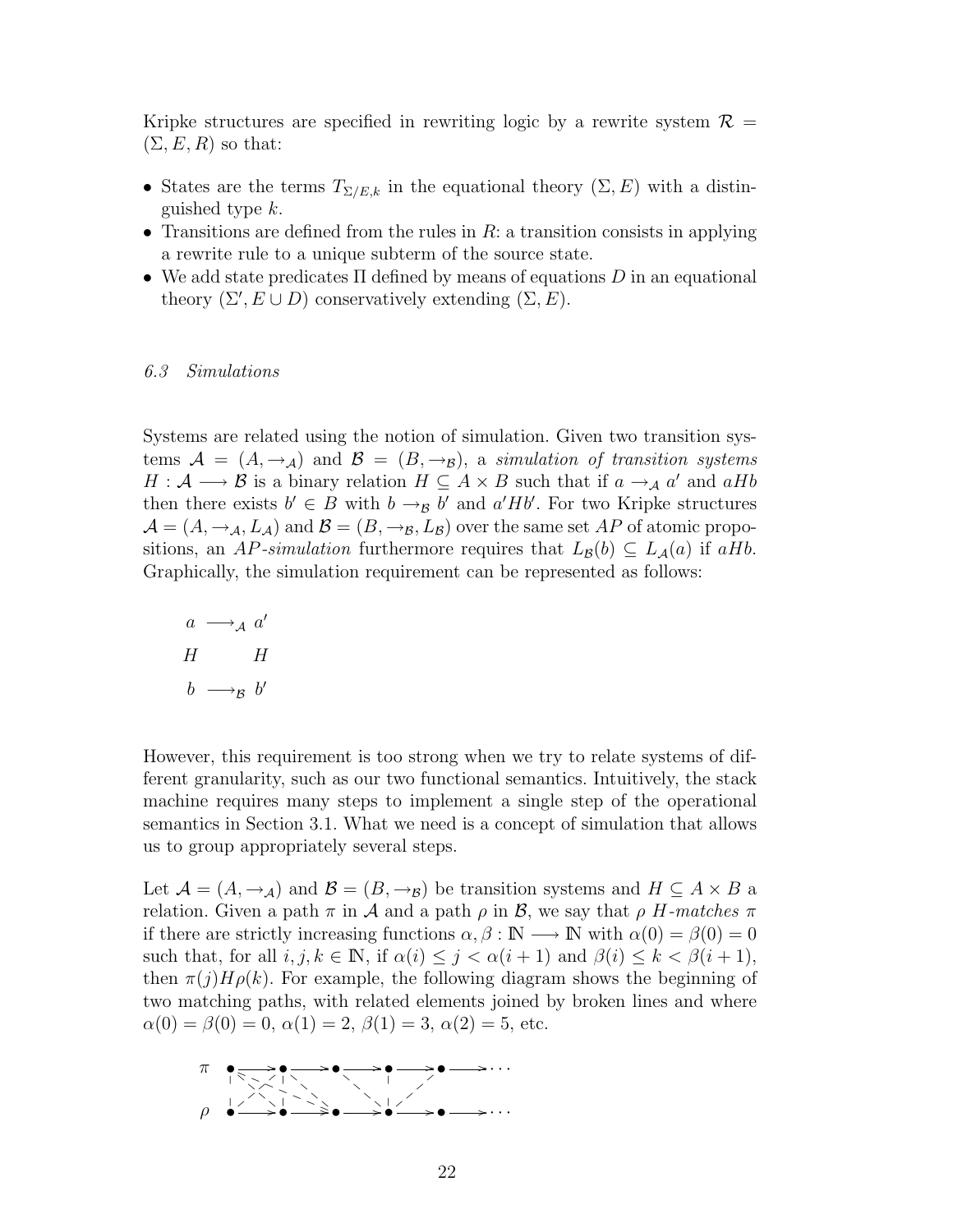Given two transition systems  $\mathcal A$  and  $\mathcal B$ , a *stuttering simulation of transition* systems  $H : \mathcal{A} \longrightarrow \mathcal{B}$  is a binary relation  $H \subseteq A \times B$  such that if aHb then for each path  $\pi$  in A beginning in a there exists a path  $\rho$  in B beginning in b which H-matches  $\pi$ . Again, for Kripke structures  $\mathcal{A} = (A, \rightarrow_{\mathcal{A}}, L_{\mathcal{A}})$  and  $\mathcal{B} =$  $(B, \rightarrow_B, L_B)$  over AP, a stuttering AP-simulation H :  $\mathcal{A} \longrightarrow \mathcal{B}$  additionally requires that if  $aHb$  then  $L_{\mathcal{B}}(b) \subseteq L_{\mathcal{A}}(a)$ .

Stuttering simulations resemble the notion of weak (bi)simulation in process algebra, but they do not hide any "actions" from the user. Besides, the latter are defined over labelled transition systems whereas transitions for stuttering simulations are unlabelled, which makes it nontrivial to place them in van Glabbeek's hierarchy [33].

Simulations are important because they reflect properties so that we can study the behavior of a system through another one that simulates it. A stuttering AP-simulation  $H : \mathcal{A} \longrightarrow \mathcal{B}$  reflects the satisfaction of a temporal logic formula  $\varphi \in \mathrm{CTL}^*(AP)$  [5] when either

- $\varphi$  is a state formula and then  $\mathcal{B}, b \models \varphi$  and  $aHb$  imply  $\mathcal{A}, a \models \varphi$ ; or
- $\varphi$  is a path formula and then  $\mathcal{B}, \rho \models \varphi$  and  $\rho$  H-matches  $\pi$  imply  $\mathcal{A}, \pi \models \varphi$ .

Theorem 1 (reflection theorem) Stuttering AP-simulations reflect the satisfaction of temporal logic formulas not containing negation or next operators, more specifically, all formulas in the logic  $\mathrm{ACTL}^* \setminus \{\neg, \mathbf{X}\}(AP)$ , see [5].

**PROOF.** (Sketch) Given a stuttering AP-simulation  $H : \mathcal{A} \longrightarrow \mathcal{B}$ , assume that aHb and that  $\rho$  H-matches  $\pi$  through  $\alpha$  and  $\beta$ . For an atomic proposition p, if  $\mathcal{B}, b \models p$  then  $p \in L_{\mathcal{B}}(b) \subseteq L_{\mathcal{A}}(a)$ , and thus  $\mathcal{A}, a \models p$ . In the remaining cases, we proceed by induction on the structure of state and path formulas.  $\Box$ 

The above definition characterizes stuttering simulations in terms of infinite paths. In [21], an alternative more finitary characterization, called wellfounded simulation, is presented, which can also be adapted to our framework and can be easier to work with.

Let  $\mathcal{A} = (A, \rightarrow_A)$  and  $\mathcal{B} = (B, \rightarrow_B)$  be transition systems. A relation  $H \subseteq$  $A \times B$  is a well-founded simulation of transition systems from A to B if there exist functions  $\mu: A \times B \longrightarrow W$  and  $\mu': A \times A \times B \longrightarrow \mathbb{N}$ , with  $(W, \leq)$  a well-founded order, such that if  $aHb$  and  $a \rightarrow_A a'$ , then either

- there exists b' such that  $b \rightarrow_B b'$  and  $a'Hb'$ , or
- $a' H b$  and  $\mu(a', b) < \mu(a, b)$ , or
- there exists b' such that  $b \rightarrow_{\mathcal{B}} b'$ ,  $aHb'$ , and  $\mu'(a, a', b') < \mu'(a, a', b)$ .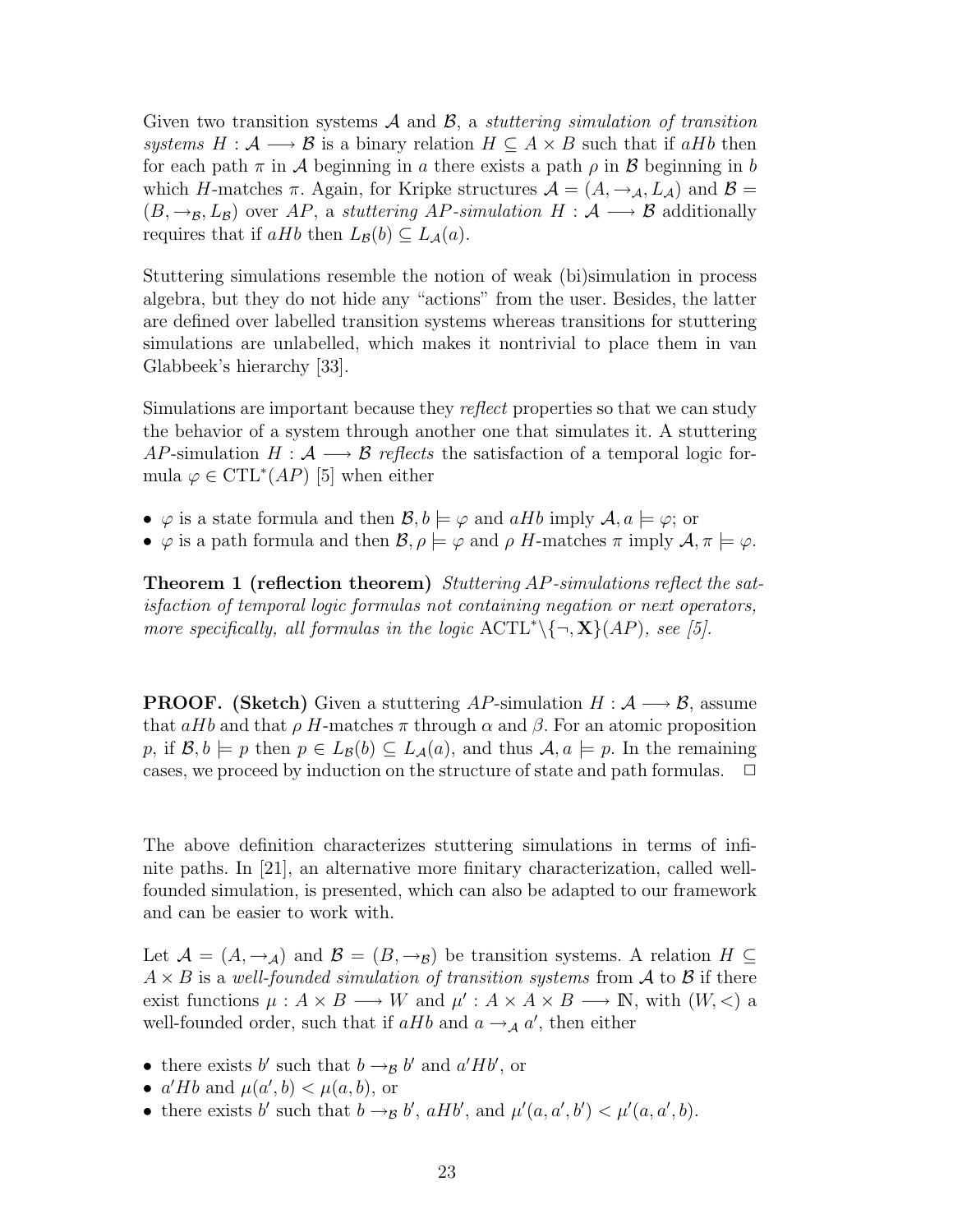Functions  $\mu$  and  $\mu'$  play a role similar to bound functions in the proofs of termination of *while* loops. Notice that when  $H$  is a function only the first two conditions are applicable, and in such case the function  $\mu'$  can be dispensed with. For Kripke structures  $\mathcal{A} = (A, \rightarrow_{\mathcal{A}}, L_{\mathcal{A}})$  and  $\mathcal{B} = (B, \rightarrow_{\mathcal{B}}, L_{\mathcal{B}})$  over  $AP$ , a well-founded AP-simulation also requires that aHb implies  $L_{\mathcal{B}}(b) \subseteq L_{\mathcal{A}}(a)$ .

**Theorem 2** [21] Let  $\mathcal{A} = (A, \rightarrow_{\mathcal{A}}, L_{\mathcal{A}})$  and  $\mathcal{B} = (B, \rightarrow_{\mathcal{B}}, L_{\mathcal{B}})$  be two Kripke structures over AP and  $H \subseteq A \times B$ . Then, H is a well-founded AP-simulation if and only if it is a stuttering AP-simulation.

### 7 Fpl-- revisited

We can associate two transition systems, namely,  $\mathcal{C} = (C, \rightarrow_C)$  and  $\mathcal{S} = (S, \rightarrow_S)$ , to the operational semantics introduced in Section 3.1 and the stack machine described in Section 6.1, respectively. In order to show that the stack machine correctly implements the former operational semantics, we will prove that there exists a stuttering simulation of transition systems  $h : \mathcal{S} \longrightarrow \mathcal{C}$ .

Intuitively, the state  $\leq$  empty, rho, e  $\geq$  in S, where empty denotes the empty stack of values, should be related with the state  $\lt$  rho, e  $\gt$  in C. Now consider, for example, the following derivation for the stack machine:

```
\leq empty, empty, 2 + 3 > \rightarrow_S \leq empty, empty, 2 . 3 . + >
                                 \rightarrow_S < 2, empty, 3 . + >
                                 \rightarrow_S < 3 . 2, empty, + >
                                 \rightarrow_S < 5, empty, empty >
```
All the states from the first to the fourth carry the same information, although in different positions; they are obtained by means of analysis rules (see Figure 5). Therefore, it seems appropriate to relate all of them with the same state  $\leq$  empty, 2 + 3 >. However, in the fifth state the information has changed and it seems more appropriate to relate this state with < empty, 5 >. This last step is an example of an application rule.

So we define  $h : \mathcal{S} \longrightarrow \mathcal{C}$  by  $h(a) = \langle \text{rho}, \text{e} \rangle$  if a can be obtained from < empty, rho, e > with zero or more applications of the analysis rules for the stack machine together with  $Valm$  and  $Locm2$ . Notice that h is a function, precisely because not all of the rules can be applied. Moreover,  $h$  is partial; indeed, it is only defined for reachable states, which form a complete substructure of  $S$  wherein h is total.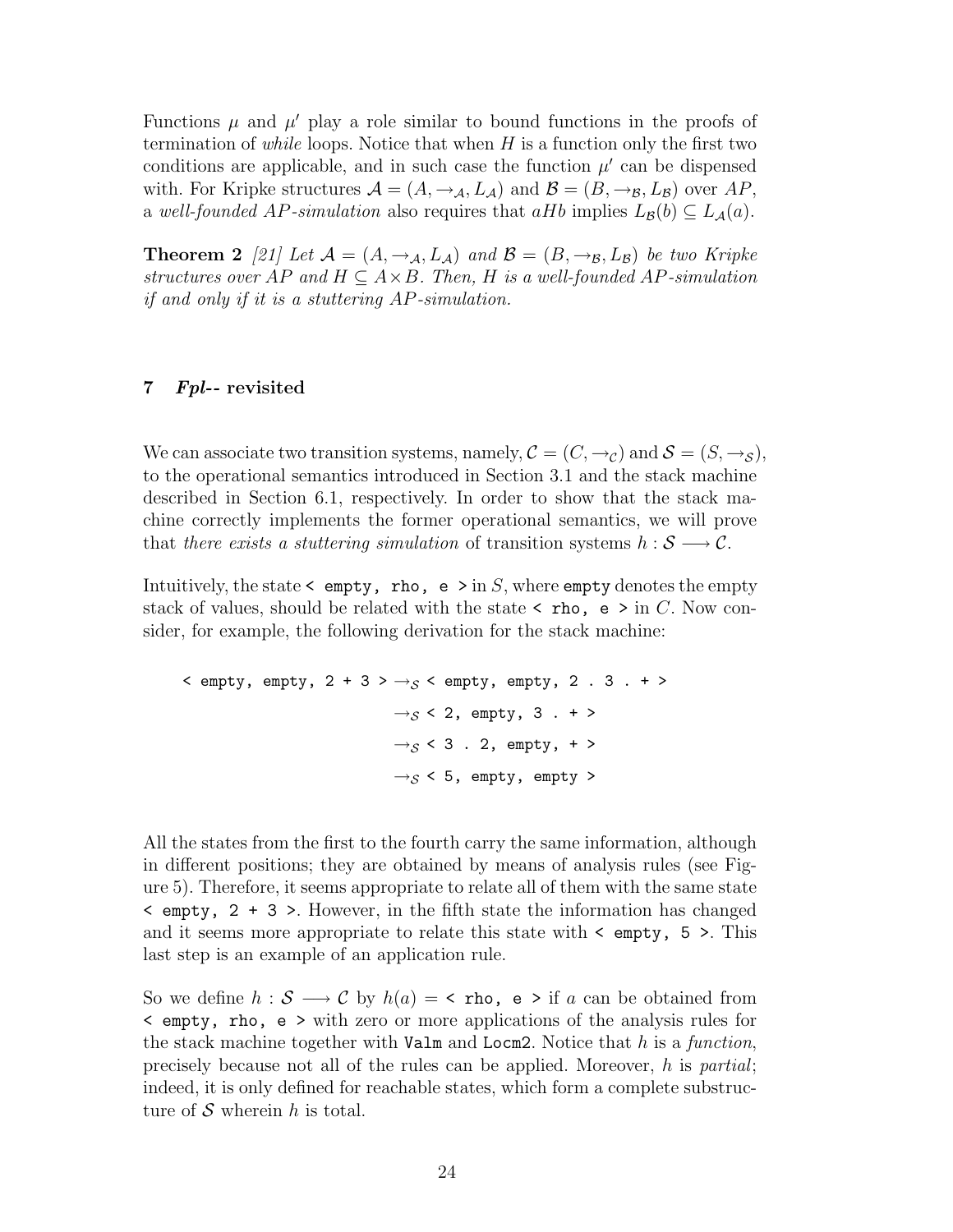Alternatively, by "undoing" the steps taken by the rules,  $h$  can be defined by the following set of Maude equations.

```
eq [Base] : h (< empty, rho, e>) = < rho, e > .
eq [Opm1] : h(< ST, rho, e . e' . op . C >) =h(\leq ST, rho, e op e' . C>).
eq [0pm1] : h(\leq ST, rho, be : be' : loop : C >) =h(\leq ST, rho, be bop be' . C >).
eq [Ifm1] : h (< ST, rho, be . if (e, e') . C >) =
              h(< ST, rho, If be Then e Else e' . C >).
eq [Locm1] : h(\leq ST, rho, e. \leq x, e' > . C > ) =h(< ST, rho, let x = e in e' . C >).
eq [Notm1] : h(< ST, rho, be . not. C >) =h(< ST, rho, Not be . C >).
eq [Eqm1] : h(< ST, rho, e . e' . equal . C > ) =h(\leq ST, rho, Equal(e, e') . C >).
eq [Locm2] : h(< ST, (x, v) : rho, e : pop : C > ) =h(\langle v . ST, rho, \langle x, e \rangle . C \rangle).
ceq [Valm] : h \left( \langle v . ST, rho, C \rangle \right) = h \left( \langle ST, rho, v . C \rangle \right)if not(enabled(C)) .
ceq [Valm] : h (< bv . ST, rho, C >) = h (< ST, rho, bv . C >)
              if not(enabled(C)) .
```
The auxiliary predicate enabled used in Valm checks that none of the other equations can be applied.

In the proofs that follow we use  $e|_p$  to denote the subterm of e at position p, defined in the standard way, and  $\overline{e}[e']_p$  for the term that results from substituting  $e'$  for  $e|_p$  in  $e$ .

Lemma 3 If  $h(\leq ST, \text{rho}, e \leq S) = \leq \text{rho}, e' > h$ , then there exists a position p in  $e'$  such that  $e'|_p = e$  and, if  $e$  is not a value, then it is a subexpression that can be reduced in  $e'$  with the rules of the first operational semantics (in Section 3.1) in the next step.

**PROOF.** Note that the transition relation  $\rightarrow_{\mathcal{S}}$  is deterministic and that, given a state  $\leq$  ST, rho, C  $\geq$ , there is a single way of undoing all the steps to reach a state of the form  $\leq$  empty, rho, e  $\geq$ . Therefore, for the purpose of the proof we consider the equations defining  $h$  to be oriented rules and proceed by induction on the number of steps used to reach  $\leq$  rho,  $e' >$ .

When the number of steps is 1 we have  $h(\leq \text{empty}, \text{rho}, \text{e}) \to \leq \text{rho}, \text{e} >$ and the result is trivial. Assume that  $n$  is greater than 1; we distinguish cases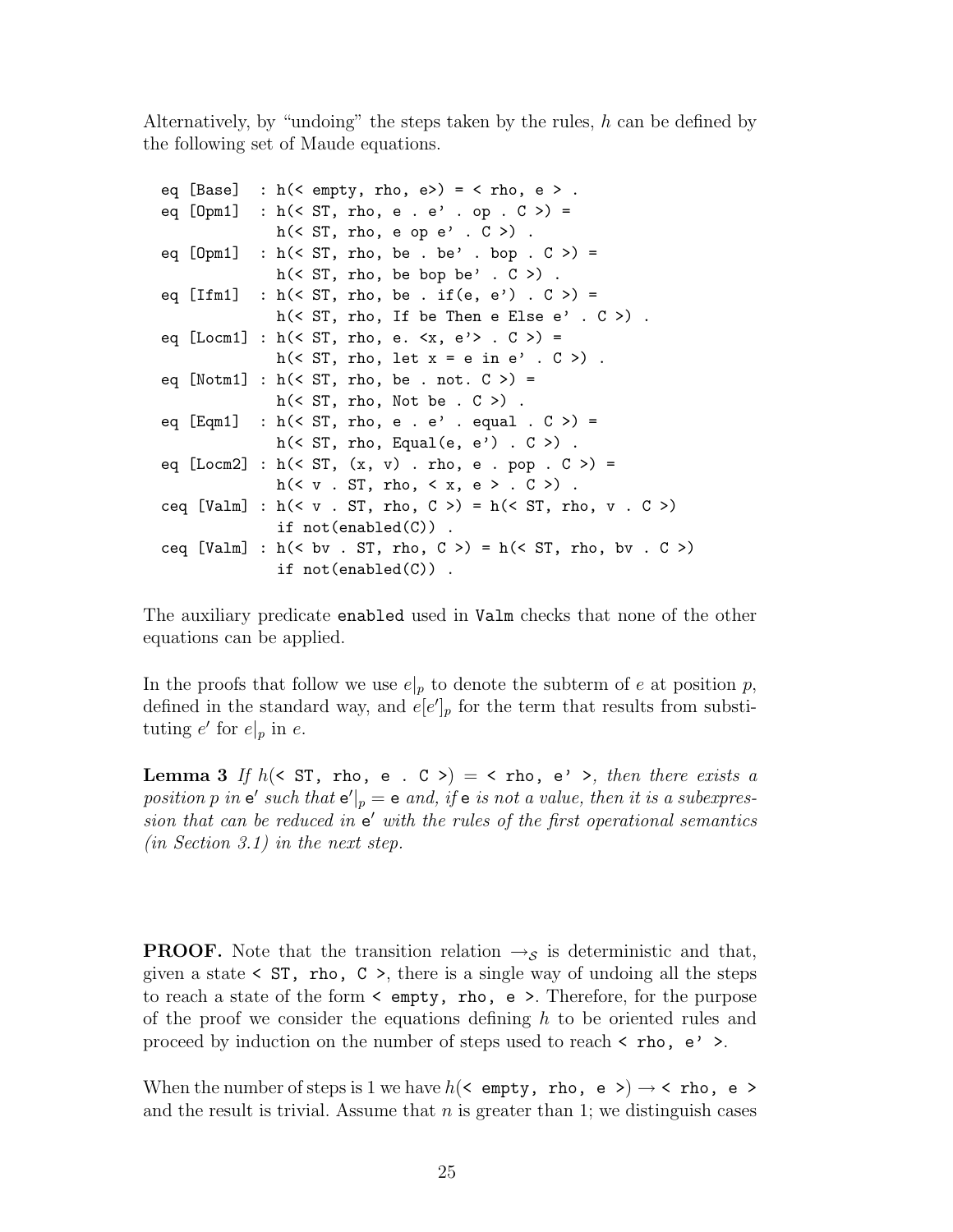according to the equation (seen as a rule) used for the first step.

• If the first  $Opm1$  has been applied,

 $h(\leq ST, \text{rho}, \text{el}, \text{e2} \text{ op} \text{ o} \in C) \rightarrow h(\leq ST, \text{rho}, \text{el} \text{ op} \text{ e2} \text{ o} \in C).$ 

By induction hypothesis, there is a position p such that  $e'|_p$  is  $e1$  op  $e2$ and then our required position is  $p.1$ . In addition, since  $e1$  op  $e2$  is not a value it can be reduced, which implies that  $e'$  is actually  $e1$  op  $e2$  and thus e1 can also be reduced if it is not a value. The same reasoning applies to the other Opm1, Ifm1, Notm1, and Eqm1.

• If Locm1 has been applied,

 $h(\leq ST, \text{rho}, \text{el}, \leq x, \text{el} > . C >)$  $\rightarrow h$  (< ST, rho, let x = e1 in e2 . C >).

By induction hypothesis,  $e'|_p$  is let  $x = e1$  in e2 and we can take p.1 as the desired position.

• For Locm2,

 $h(\leq ST, (x,v)$  . rho, e . pop .  $C >$ )  $\rightarrow h$  (< v . ST, rho, < x, e > . C >)  $\rightarrow h$  (< ST, rho, v . < x, e > . C >)  $\rightarrow h$  (< ST, rho, let x = v in e . C >).

By induction hypothesis,  $e'|_p$  is let  $x = v$  in e and we can take p.3.

• For Valm, we have  $h(\leq v \leq S)$ , rho, e . C >  $\Rightarrow$   $h(\leq S)$ , rho, v . e . C >  $\Rightarrow$ . Now, the only rules that can be applied to the last term are Opm1 and Eqm1; Valm is not a valid alternative because it would give rise to three consecutive expressions, which is not possible since there are no ternary operators. Assume that Eqm1 is used (analogously for the two Opm1 rules): C is of the form equal . C' and  $h(<>ST, rho, v . e . equal . C' >) \rightarrow$  $h(\leq ST, \text{rho}, \text{Equal}(v, e) \text{ . } C' \text{ )}$ . Now, by induction hypothesis,  $e'|_p$  is Equal(v,e) and the required position is  $p.2$ .

 $\Box$ 

**Theorem 4** The partial function  $h : \mathcal{S} \longrightarrow \mathcal{C}$  defines a stuttering simulation of transition systems.

PROOF. We will use the finitary characterization of stuttering simulations given in Theorem 2. Since  $h$  is a (partial) function, it is only necessary to define a function  $\mu : S \times C \longrightarrow \mathbb{N}$ , and we assign to  $\mu(a, c)$  the length of the longest path starting at a that only uses analysis rules, Valm, or Locm2.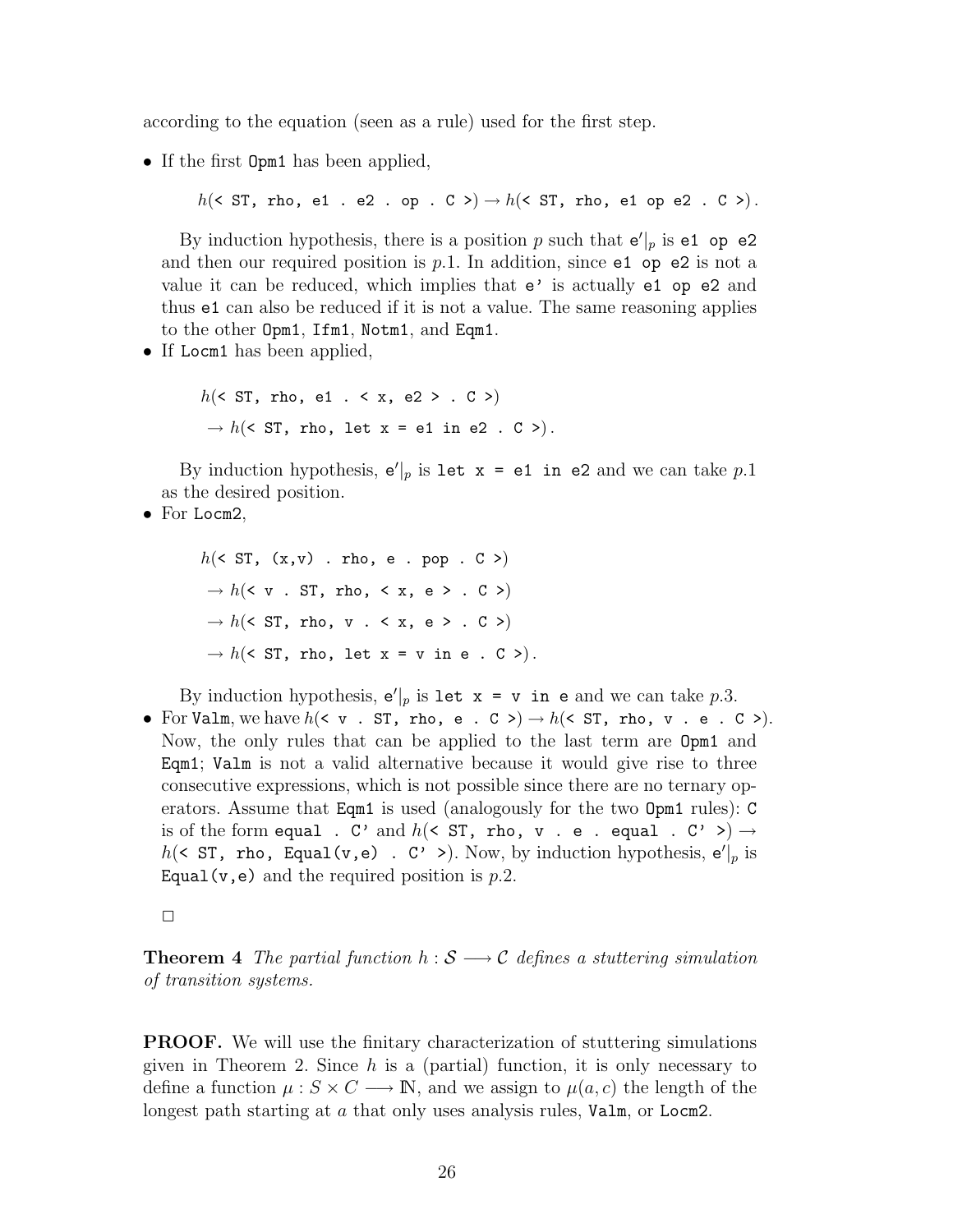Assume that  $a \rightarrow_{\mathcal{S}} a'$  and that  $h(a) = c$ . If a' has been obtained by applying an analysis rule, Valm, or Locm2, then  $h(a') = c$  and  $\mu(a', c) < \mu(a, c)$ . Otherwise, we must find a c' such that  $c \rightarrow_c c'$  and  $h(a') = c'$ ; we distinguish cases depending on the rule used.

- Opm2. In this case,  $a$  is  $\leq v'$ .  $v$ . ST, rho, op. C > and therefore  $h(a)$  is equal to  $h(\leq ST, rho, v, op v', c') = \leq rho, e'$  where, by Lemma 3, there is a position p in e such that  $e|_p$  is v op v' and v op v' is a subexpression of e that can be reduced by the rules of the computation semantics in the next step. We can then take  $c'$  to be  $\lt$  rho,  $e[Ap(op, v, v')]$ <sub>p</sub> $\gt$ . Similarly for Notm2, Eqm2, and Ifm2.
- Varm. Then a must be equal to  $\leq$  ST, rho, x. C  $\geq$  and  $h(a)$  to  $\leq$  rho, e  $\geq$ with  $e|_p = x$  an expression in e that can be reduced. Thus, we can take c' to be < rho,  $e[rho(x)]_p$ .
- Pop. In this case a must be of the form  $\leq ST$ ,  $(x,v)$ . rho, pop.  $C$ . The only equation that applies to  $h(a)$  is Valm, and therefore there exists a value  $v'$  such that  $ST$  is  $v'$ .  $ST'$ . Applying now the other equations it turns out that  $h(a)$  is equal to  $h(\leq ST'$ , rho, let  $x = v$  in  $v'$ .  $C >$ ), that has to be equal to  $\langle$  rho,  $e \rangle$  with  $e|_p = \text{let } x = v \text{ in } v'$  a subexpression of **e** that can be reduced. We now take  $c'$  to be < **rho**,  $e[v']_p$ >.

Therefore, the conditions of Theorem 2 are satisfied and  $h$  is a stuttering simulation of transition systems.  $\Box$ 

Notice that h is not a bisimulation, i.e.,  $h^{-1}$  is not a simulation. In the first operational semantics, for a given expression of the form e op e' we can choose whether to evaluate e before e' or the other way around, while the stack machine always evaluates e first. That means that, for example, the transition

$$
\langle
$$
 empty, (1 + 2) + (3 + 4) >  $\rightarrow$ <sub>C</sub> $\langle$  empty, (1 + 2) + 7 >

cannot be simulated by the stack machine.

Furthermore, the simulation  $h$  can be lifted to the level of Kripke structures. For that we consider as the set  $AP$  of atomic propositions the set of all possible values and extend the transition systems  $S$  and  $C$  with labelling functions  $L_S$  (< empty, rho,  $v > = L_S$  (< v, rho, empty > = {v},  $L_c(\langle \text{rho}, \mathbf{v} \rangle) = \{ \mathbf{v} \},$  and both  $L_s(a)$  and  $L_c(c)$  are empty otherwise. Applying the reflection theorem, for all expressions e and environments rho we have

$$
\mathcal{C}, \leq \text{rho, } e \geq \models AFv \implies \mathcal{S}, \leq \text{empty, rho, } e \geq \models AFv,
$$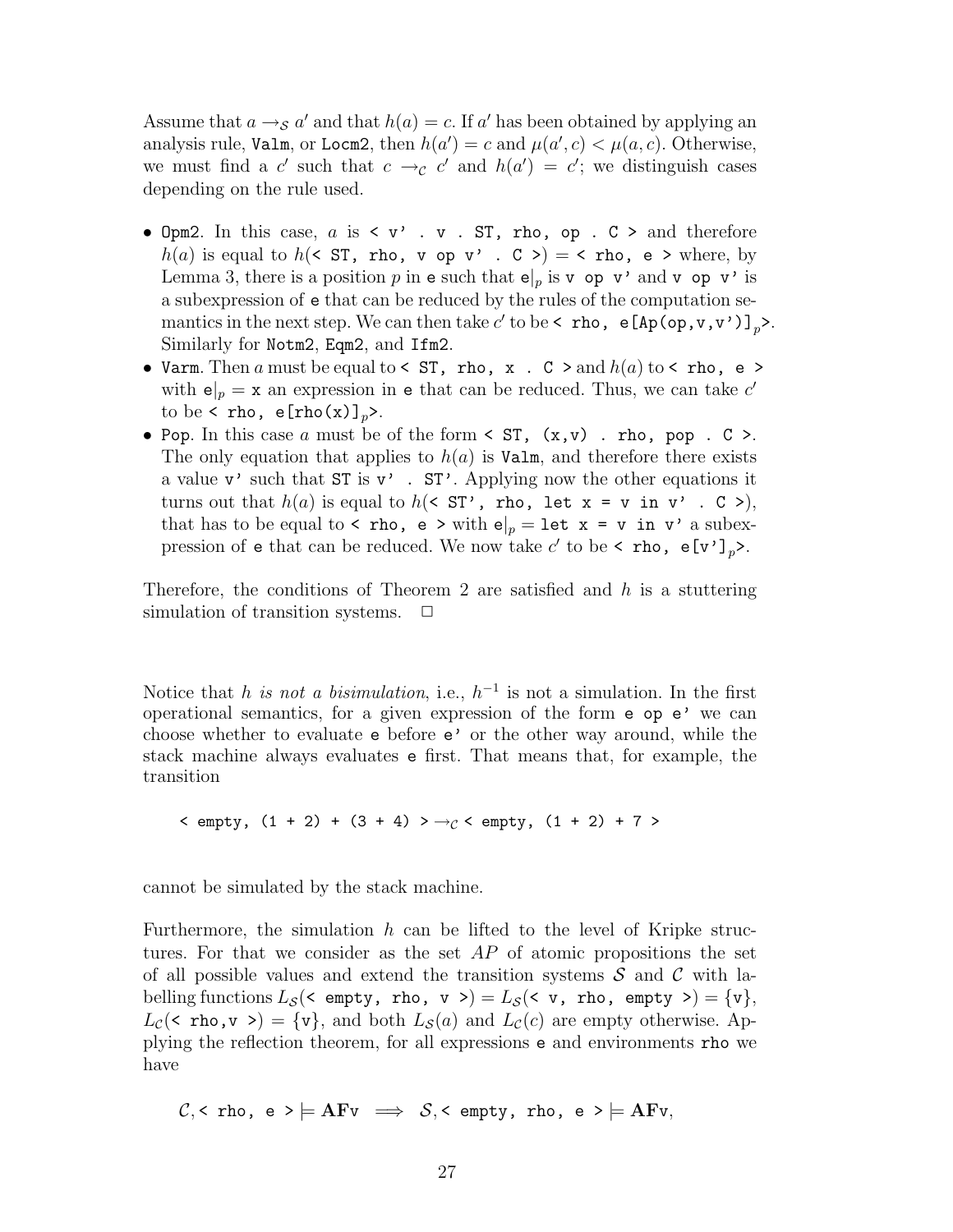where  $\bf{A}$  is the universal quantifier over paths and  $\bf{F}$  is the temporal operator meaning "eventually in the future." That is, whenever an expression evaluates to a value v according to the specification  $\mathcal{C}$ , then the implementation  $\mathcal{S}$  also reaches v, so that S correctly implements  $\mathcal{C}$ .

### 8 Summary

The Maude language is very useful to specify executable prototypes for different kinds of systems; in particular, its use as a metalanguage allows the specification of operational semantics for programming and specification languages. However, a strategy language is needed to define in a simpler way the behavior of many systems, as well as the semantics of languages of varying complexities. We have summarized a proposal for such a strategy language which has been used in several case studies, including the operational semantics of the ambient calculus and a quite complex two-level semantics for the parallel functional language Eden. Currently this strategy language is being implemented in C++ at the level of Maude's core rewrite engine [9], and we are also using it with new case studies [35].

Another dimension studied in the context of rewriting logic as a semantic framework is the way to establish relationships between systems, for example, to relate semantics that operate at different levels of atomicity. The concept of stuttering simulation provides a mathematical foundation for this kind of relationship. We have introduced several concepts of simulations and shown some basic results about them; M. Palomino's PhD thesis [30] (in Spanish) deals with this subject in more detail, also covering: equational abstractions, simulations of protocols, algebraic simulations in rewriting logic, and categories of Kripke structures and simulations. Related conference papers in English include [27,23,10]. The study of simulations in the presence of strategies is work in progress. Essentially, no new theoretical foundations are needed: the strategies at hand determine the Kripke structures associated to the rewriting theories and, afterwards, the proofs proceed as usual.

There are still many pending issues in which we are working, or will be. These include proving properties of semantics, automating rule induction, extending the Inductive Theorem Prover (ITP) [8] to be able to deal with rules, the use of reflection with proofs, and the use of strategies along simulations for rewrite systems.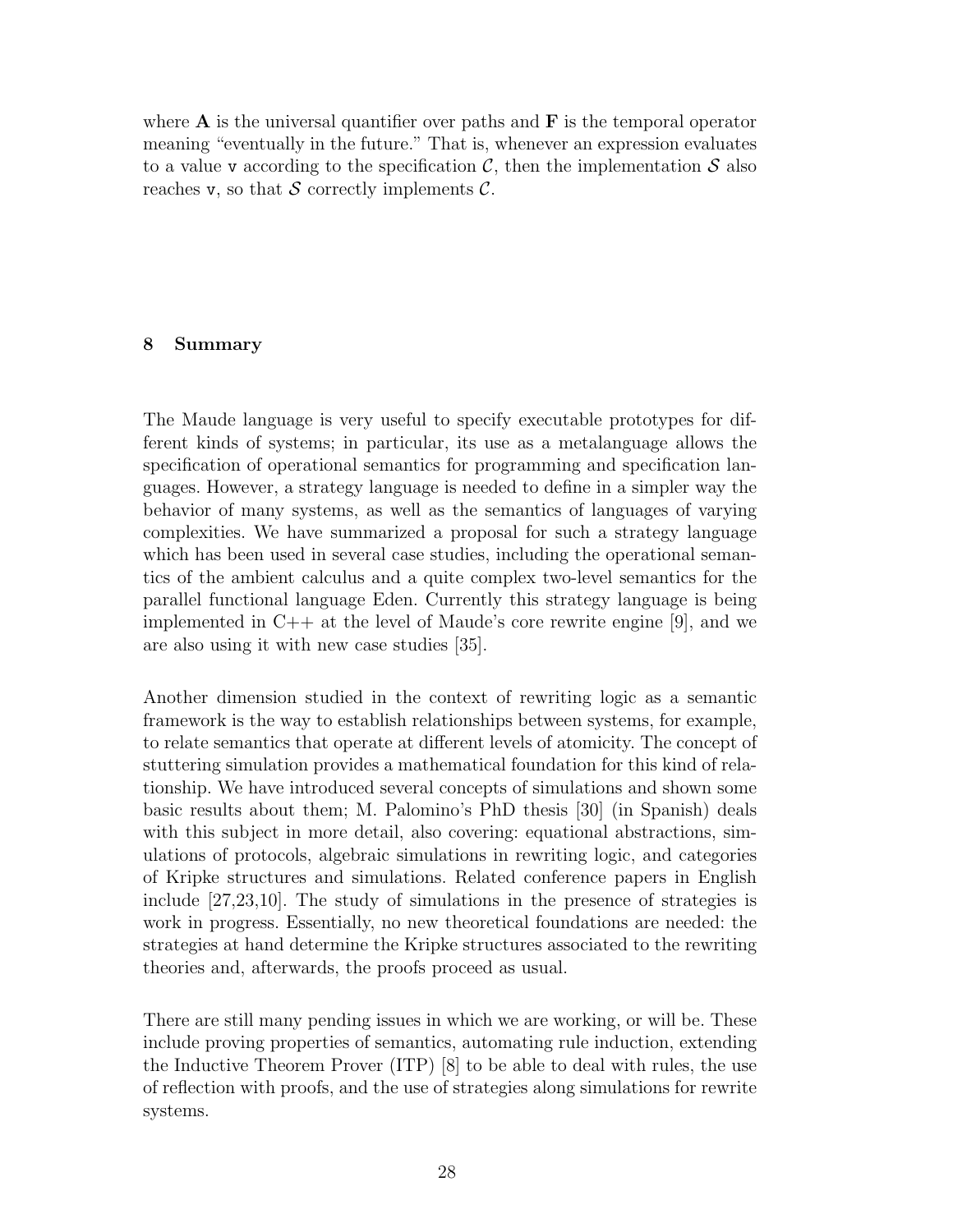#### Acknowledgments

We are very grateful to the LSFA'06 organizers for the opportunity to present these results in such an agreeable environment; to José Meseguer for his collaboration in all the different aspects of the research reported here; and to David de Frutos and the anonymous referees for all their insightful comments on previous versions of this paper.

### References

- [1] E. Balland, P. Brauner, R. Kopetz, P.-E. Moreau, and A. Reilles. TOM Manual, 2006. http://tom.loria.fr.
- [2] P. Borovanský, C. Kirchner, H. Kirchner, and P.-E. Moreau. ELAN from a rewriting logic point of view. Theoretical Computer Science, 285(2):155–185, 2002.
- [3] P. Borovansk´y, C. Kirchner, H. Kirchner, and C. Ringeissen. Rewriting with strategies in ELAN: A functional semantics. *International Journal of* Foundations of Computer Science, 12:69–95, 2001.
- [4] L. Cardelli and A. D. Gordon. Mobile ambients. In Foundations of Software Science and Computation Structures: First International Conference, FOSSACS '98, LNCS 1387, pages 140–155. Springer, 1998.
- [5] E. M. Clarke, O. Grumberg, and D. A. Peled. Model Checking. MIT Press, 1999.
- [6] M. Clavel, F. Dur´an, S. Eker, P. Lincoln, N. Mart´ı-Oliet, J. Meseguer, and J. Quesada. Maude: specification and programming in rewriting logic. Theoretical Computer Science, 285(2):187–243, 2002.
- [7] M. Clavel, F. Durán, S. Eker, P. Lincoln, N. Martí-Oliet, J. Meseguer, and C. Talcott. All About Maude: A High-Performance Logical Framework, LNCS 4350. Springer, 2007.
- [8] M. Clavel, M. Palomino, and A. Riesco. Introducing the ITP tool: a tutorial. Journal of Universal Computer Science, 12(11):1618–1650, 2006. Programming and Languages. Special Issue with Extended Versions of Selected Papers from PROLE 2005: The Fifth Spanish Conference on Programming and Languages.
- [9] S. Eker, N. Martí-Oliet, J. Meseguer, and A. Verdejo. Deduction, strategies, and rewriting. In 6th International Workshop on Strategies in Automated Deduction (Strategies 2006), 2006.
- [10] J. L. Fiadeiro, N. Harman, M. Roggenbach, and J. J. M. M. Rutten, editors. A categorical approach to simulations, LNCS 3629. Springer, 2005.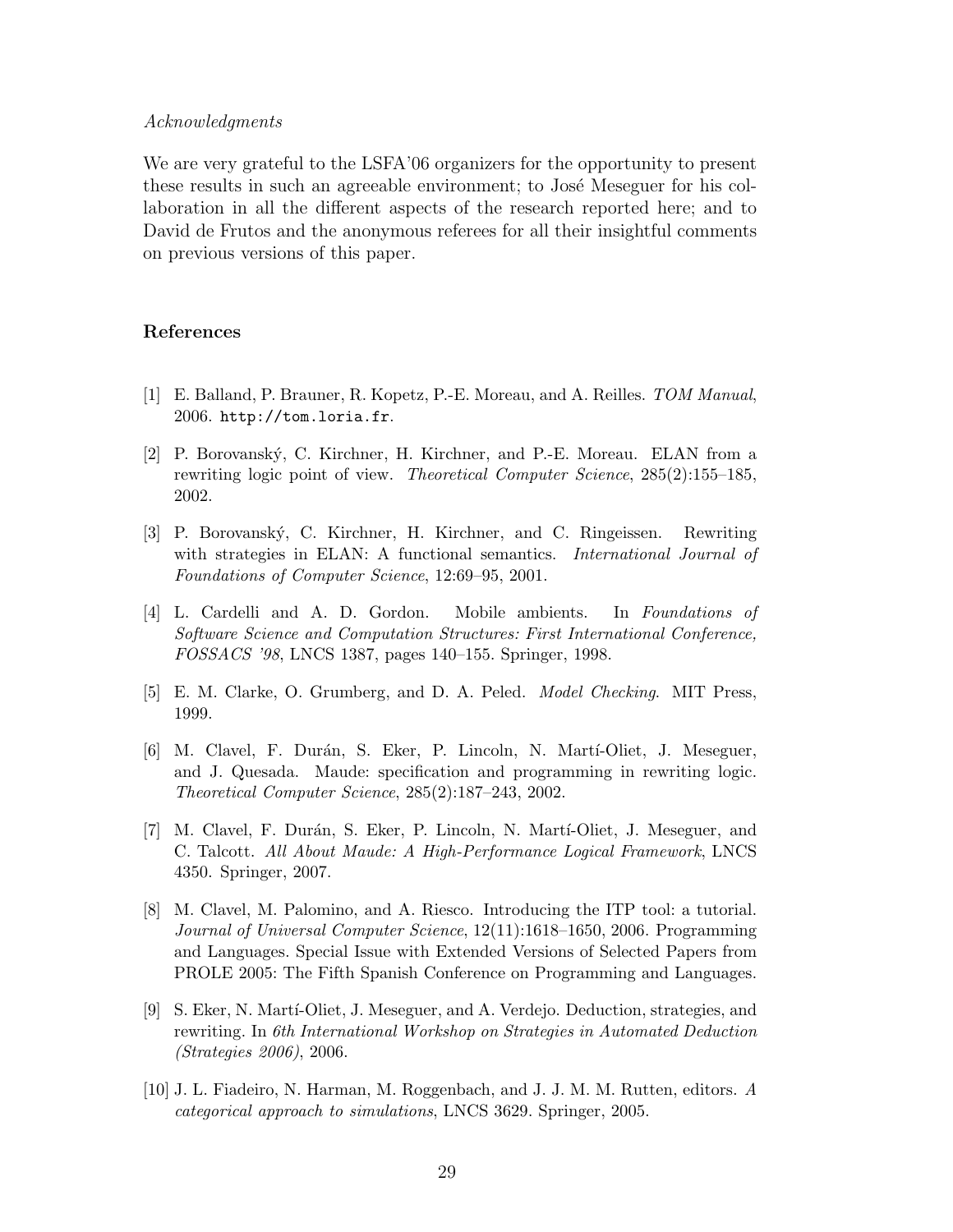- [11] K. Futatsugi and R. Diaconescu. CafeOBJ Report. World Scientific, AMAST Series, 1998.
- [12] J. Goguen, A. Stevens, K. Hobley, and H. Hilberdink. 2OBJ, a metalogical framework based on equational logic. Philosophical Transactions of the Royal Society, Series A, 339:69–86, 1992.
- [13] J. A. Goguen and G. Malcolm. Algebraic Semantics of Imperative Programs. The MIT Press, 1996.
- [14] M. Hennessy. The Semantics of Programming Languages: An Elementary Introduction Using Structural Operational Semantics. John Wiley & Sons, 1990.
- [15] M. Hidalgo-Herrero and Y. Ortega-Mallén. An operational semantics for the parallel language Eden. Parallel Processing Letters (World Scientific Publishing Company), 12(2):211–228, 2002.
- [16] M. Hidalgo-Herrero, A. Verdejo, and Y. Ortega-Mallén. Using Maude and its strategies for defining a framework for analyzing Eden semantics. In S. Antoy, editor, The Sixth International Workshop on Reduction Strategies in Rewriting and Programming, WRS'06, ENTCS. Elsevier, 2007.
- [17] C. Kirchner, H. Kirchner, and A. Mégrelis. OBJ for OBJ. In J. A. Goguen and G. Malcolm, editors, Software Engineering with OBJ: Algebraic Specification in Action, volume 2 of Advances in Formal Methods, chapter 6, pages 307–330. Kluwer Academic Publishers, Boston, 2000.
- [18] C. Kirchner, H. Kirchner, and M. Vittek. Implementing computational systems with constraints. In P. Kanellakis, J.-L. Lassez, and V. Saraswat, editors, Proceedings First Workshop on Principles and Practice of Constraint Programming, pages 166–175, Brown University, Providence, RI, USA, 1993.
- [19] C. Kirchner, H. Kirchner, and M. Vittek. Designing constraint logic programming languages using computational systems. In P. Van Hentenryck and V. Saraswat, editors, Principles and Practice of Constraint Programming. The Newport Papers, chapter 8, pages 131–158. MIT Press, 1995.
- [20] R. Loogen, Y. Ortega-Mallén, and R. Peña. Parallel functional programming in Eden. Journal of Functional Programming, 15(1):431–475, 2005.
- [21] P. Manolios. Mechanical Verification of Reactive Systems. PhD thesis, University of Texas at Austin, Aug. 2001.
- [22] N. Martí-Oliet and J. Meseguer. Rewriting logic as a logical and semantic framework. In D. M. Gabbay and F. Guenthner, editors, Handbook of Philosophical Logic, Second Edition, Volume 9, pages 1–87. Kluwer Academic Publishers, 2002. First published as SRI Technical Report SRI-CSL-93-05, August 1993.
- [23] N. Martí-Oliet, J. Meseguer, and M. Palomino. Theoroidal maps as algebraic simulations. In J. L. Fiadeiro, P. Mosses, and F. Orejas, editors, Recent Trends in Algebraic Development Techniques, 17th International Workshop, WADT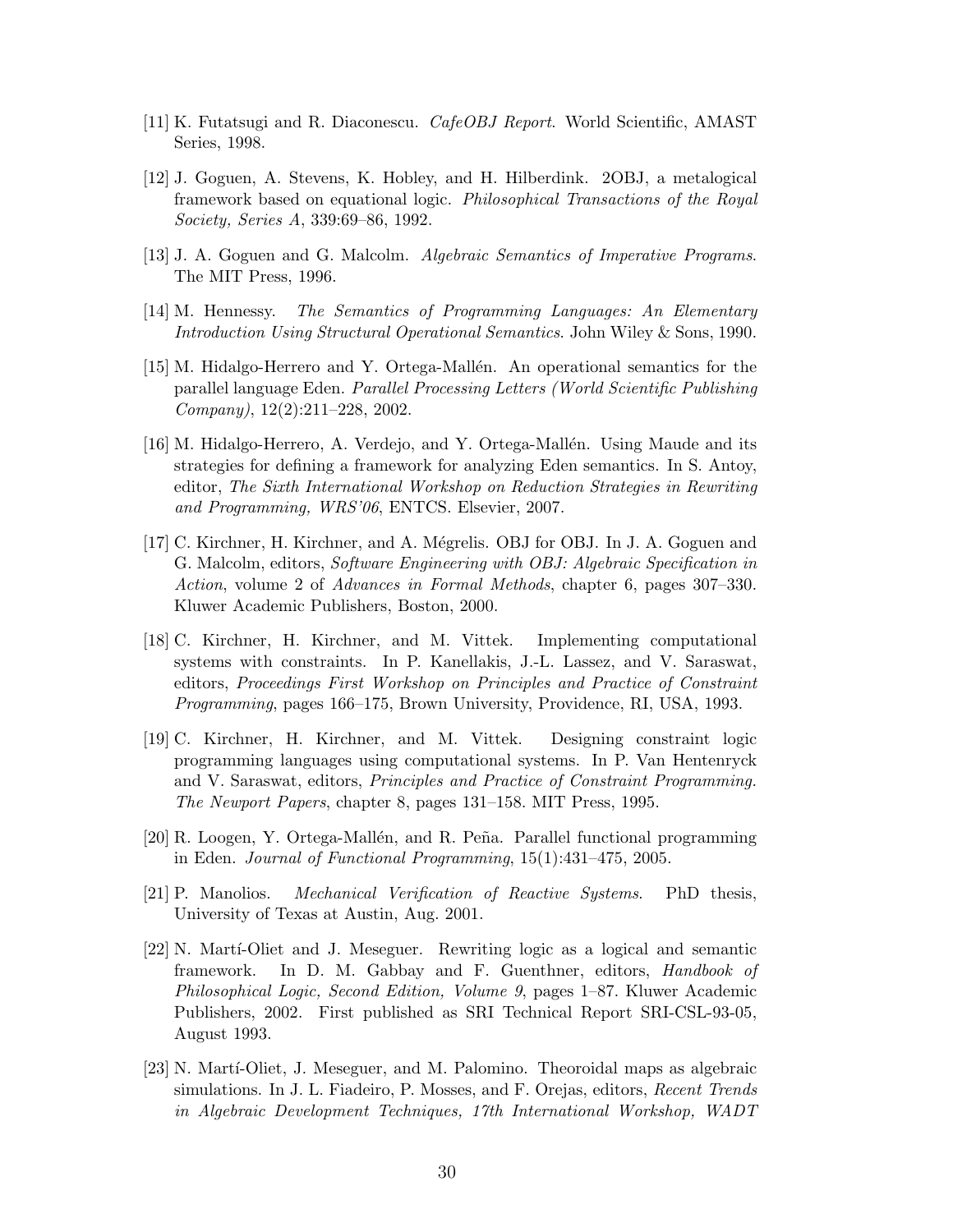2004, Barcelona, Spain, March 27-30, 2004, Revised Selected Papers, LNCS 3423, pages 126–143. Springer, 2005.

- [24] N. Martí-Oliet, J. Meseguer, and A. Verdejo. Towards a strategy language for Maude. In N. Martí-Oliet, editor, Proceedings Fifth International Workshop on Rewriting Logic and its Applications, WRLA 2004, Barcelona, Spain, March 27  $-$  *April 4, 2004*, ENTCS 117, pages 417–441. Elsevier, 2005.
- [25] J. Meseguer. Conditional rewriting logic as a unified model of concurrency. Theoretical Computer Science, 96(1):73–155, 1992.
- [26] J. Meseguer, K. Futatsugi, and T. Winkler. Using rewriting logic to specify, program, integrate, and reuse open concurrent systems of cooperating agents. In Proceedings of the 1992 International Symposium on New Models for Software Architecture, pages 61–106, Tokyo, Japan, 1992. Research Institute of Software Engineering.
- [27] J. Meseguer, M. Palomino, and N. Marti-Oliet. Equational abstractions. In F. Baader, editor, Automated Deduction - CADE-19. 19th International Conference on Automated Deduction, Miami Beach, FL, USA, July 28 - August 2, 2003, Proceedings, LNCS 2741, pages 2–16. Springer, 2003.
- [28] J. Meseguer and G. Roşu. The rewriting logic semantics project. In P. Mosses and I. Ulidowski, editors, Proceedings of the Second Workshop on Structural Operational Semantics (SOS 2005), Lisbon, Portugal, 10 July 2005, LNCS 156(1), pages 27–56. Elsevier, 2006.
- [29] R. Milner. Communication and Concurrency. Prentice-Hall, 1989.
- $[30]$  M. Palomino. Reflexión, abstracción y simulación en la lógica de reescritura. PhD thesis, Universidad Complutense de Madrid, Spain, Mar. 2005.
- [31] G. D. Plotkin. A structural approach to operational semantics. Technical Report DAIMI FN-19, Computer Science Department, Aarhus University, 1981.
- [32] F. Rosa-Velardo, C. Segura, and A. Verdejo. Typed mobile ambients in Maude. In H. Cirstea and N. Marti-Oliet, editors, *Proceedings of the 6th International* Workshop on Rule-Based Programming (RULE 2005), ENTCS 147, pages 135– 161. Elsevier, 2006.
- [33] R. J. van Glabbeek. The linear time-branching time spectrum I: The semantics of concrete, sequential processes. In J. A. Bergstra, A. Ponse, and S. A. Smolka, editors, Handbook of process algebra, pages 3–99. North-Holland, 2001.
- [34] A. Verdejo. *Maude como marco semántico ejecutable*. PhD thesis, Facultad de Inform´atica, Universidad Complutense de Madrid, 2003.
- [35] A. Verdejo and N. Martí-Oliet. Basic completion by means of Maude strategies. Paper in preparation, 2006.
- [36] A. Verdejo and N. Martí-Oliet. Executable structural operational semantics in Maude. Technical Report 134-03, Dpto. Sistemas Informáticos y Programación, Universidad Complutense de Madrid, 2003.